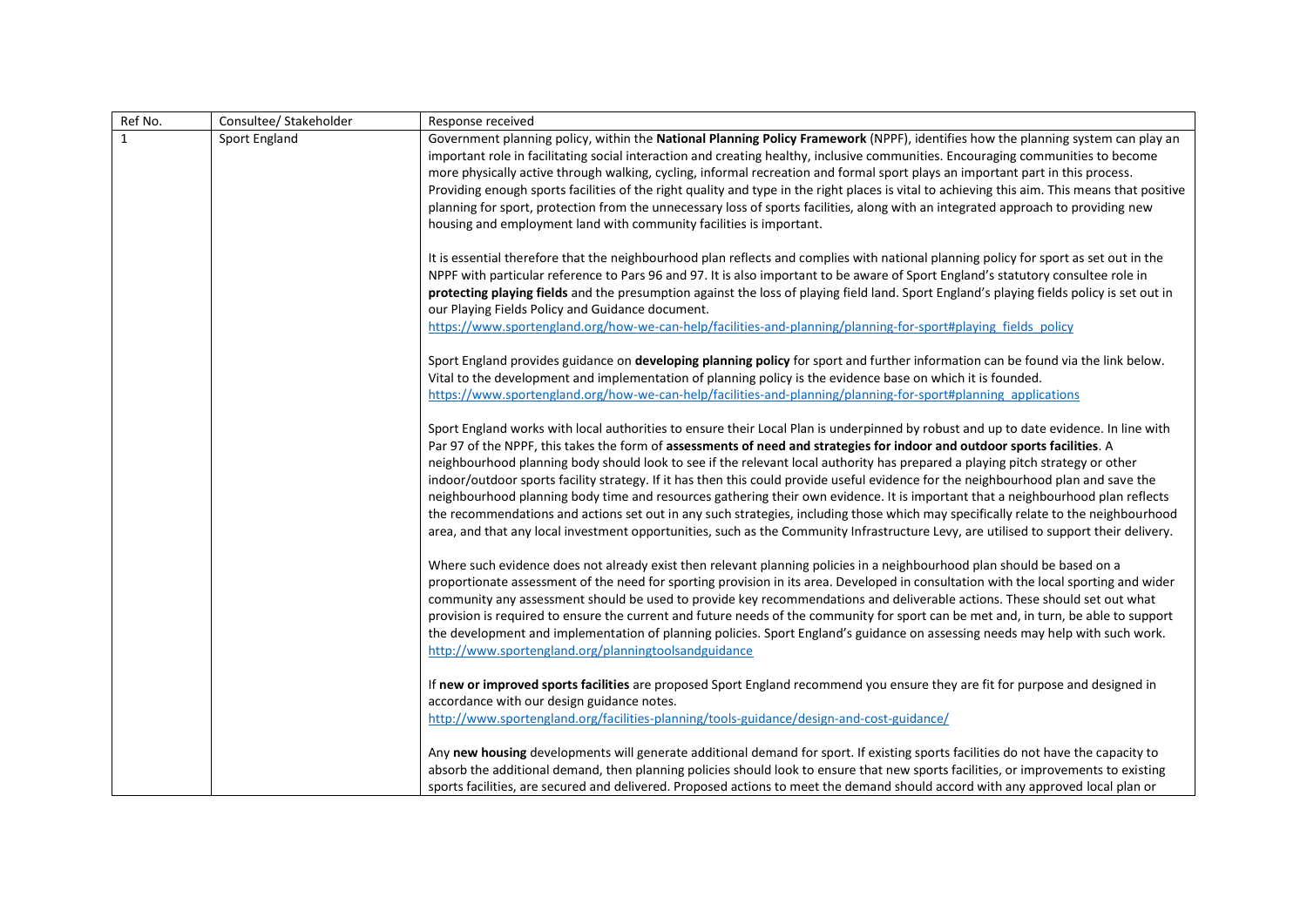|                |                 | neighbourhood plan policy for social infrastructure, along with priorities resulting from any assessment of need, or set out in any<br>playing pitch or other indoor and/or outdoor sports facility strategy that the local authority has in place.                                                                                                                                                                                                                                                           |
|----------------|-----------------|---------------------------------------------------------------------------------------------------------------------------------------------------------------------------------------------------------------------------------------------------------------------------------------------------------------------------------------------------------------------------------------------------------------------------------------------------------------------------------------------------------------|
|                |                 | In line with the Government's NPPF (including Section 8) and its Planning Practice Guidance (Health and wellbeing section), links<br>below, consideration should also be given to how any new development, especially for new housing, will provide opportunities for<br>people to lead healthy lifestyles and create healthy communities. Sport England's Active Design guidance can be used to help with<br>this when developing planning policies and developing or assessing individual proposals.        |
|                |                 | Active Design, which includes a model planning policy, provides ten principles to help ensure the design and layout of development<br>encourages and promotes participation in sport and physical activity. The guidance, and its accompanying checklist, could also be<br>used at the evidence gathering stage of developing a neighbourhood plan to help undertake an assessment of how the design and<br>layout of the area currently enables people to lead active lifestyles and what could be improved. |
|                |                 | NPPF Section 8: https://www.gov.uk/guidance/national-planning-policy-framework/8-promoting-healthy-communities                                                                                                                                                                                                                                                                                                                                                                                                |
|                |                 | PPG Health and wellbeing section: https://www.gov.uk/guidance/health-and-wellbeing                                                                                                                                                                                                                                                                                                                                                                                                                            |
|                |                 | Sport England's Active Design Guidance: https://www.sportengland.org/activedesign                                                                                                                                                                                                                                                                                                                                                                                                                             |
| $\overline{2}$ | Natural England | Natural England does not have any specific comments on this draft neighbourhood plan, the Habitats Regulations Assessment<br>(HRA) screening report, Strategic Environmental Assessment (SEA) screening report, Consultation Statement or Basic Conditions.                                                                                                                                                                                                                                                   |
| $\overline{3}$ | Thames water    | As you will be aware, Thames Water Utilities Ltd (Thames Water) are the statutory water and sewerage undertaker for the Borough<br>and are hence a "specific consultation body" in accordance with the Town & Country Planning (Local Planning) Regulations 2012. We<br>have the following comments on the consultation document in relation to water and sewerage infrastructure:                                                                                                                            |
|                |                 | Water and Wastewater/Sewerage Infrastructure                                                                                                                                                                                                                                                                                                                                                                                                                                                                  |
|                |                 | Thames Water seeks to co-operate and maintain a good working relationship with local planning authorities in its area and to provide<br>the support they need with regards to the provision of water supply and sewerage/wastewater treatment infrastructure.                                                                                                                                                                                                                                                 |
|                |                 | Water and wastewater infrastructure is essential to any development. Failure to ensure that any required upgrades to the<br>infrastructure network are delivered alongside development could result in adverse impacts in the form of internal and external<br>sewer flooding and pollution of land and water courses and/or low water pressure.                                                                                                                                                              |
|                |                 | A key sustainability objective for the preparation of Local Plans and Neighbourhood Plans should be for new development to be co-<br>ordinated with the infrastructure it demands and to take into account the capacity of existing infrastructure. Paragraph 20 of the<br>revised National Planning Policy Framework (NPPF), February 2019, states: "Strategic policies should set out an overall strategy for                                                                                               |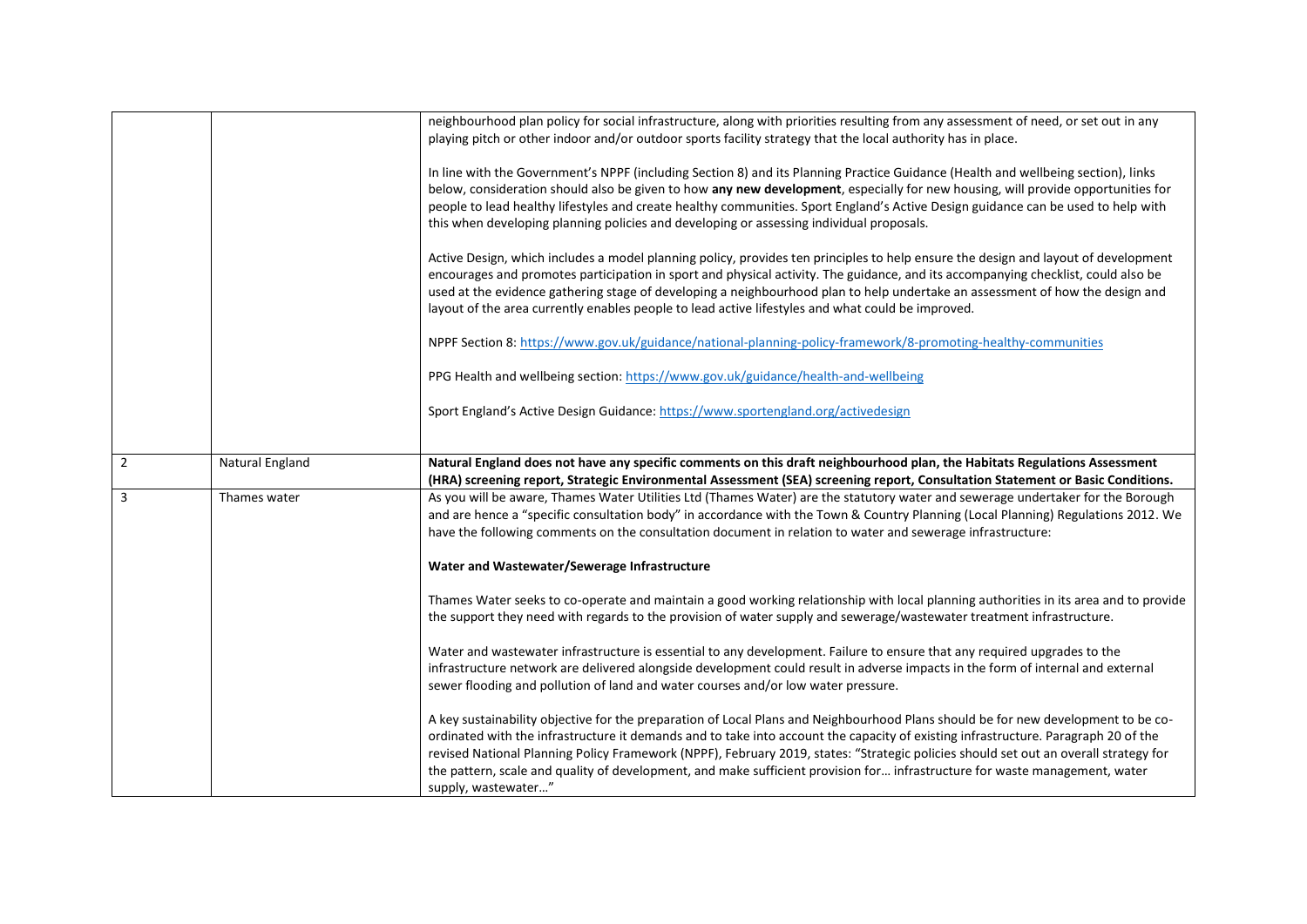|  | Paragraph 28 relates to non-strategic policies and states: "Non-strategic policies should be used by local planning authorities and<br>communities to set out more detailed policies for specific areas, neighbourhoods or types of development. This can include allocating<br>sites, the provision of infrastructure"                                                                                                                                                                                                                                                                                                                                                                                                                                                                                                                                                                                                         |
|--|---------------------------------------------------------------------------------------------------------------------------------------------------------------------------------------------------------------------------------------------------------------------------------------------------------------------------------------------------------------------------------------------------------------------------------------------------------------------------------------------------------------------------------------------------------------------------------------------------------------------------------------------------------------------------------------------------------------------------------------------------------------------------------------------------------------------------------------------------------------------------------------------------------------------------------|
|  | Paragraph 26 of the revised NPPF goes on to state: "Effective and on-going joint working between strategic policy-making authorities<br>and relevant bodies is integral to the production of a positively prepared and justified strategy. In particular, joint working should help<br>to determine where additional infrastructure is necessary                                                                                                                                                                                                                                                                                                                                                                                                                                                                                                                                                                                |
|  | The web based National Planning Practice Guidance (NPPG) includes a section on 'water supply, wastewater and water quality' and<br>sets out that Local Plans should be the focus for ensuring that investment plans of water and sewerage/wastewater companies align<br>with development needs. The introduction to this section also sets out that "Adequate water and wastewater infrastructure is<br>needed to support sustainable development" (Paragraph: 001, Reference ID: 34-001-20140306).<br>Policy SI5 of the new London Plan relates to water and wastewater infrastructure and supports the provision of such infrastructure to<br>service development.                                                                                                                                                                                                                                                            |
|  | It is important to consider the net increase in water and wastewater demand to serve the development and also any impact that<br>developments may have off site, further down the network. The new Local Plan should therefore seek to ensure that there is<br>adequate water and wastewater infrastructure to serve all new developments. Thames Water will work with developers and local<br>authorities to ensure that any necessary infrastructure reinforcement is delivered ahead of the occupation of development. Where<br>there are infrastructure constraints, it is important not to under estimate the time required to deliver necessary infrastructure. For<br>example: local network upgrades take around 18 months and Sewage Treatment & Water Treatment Works upgrades can take 3-5                                                                                                                           |
|  | years.<br>The provision of water treatment (both wastewater treatment and water supply) is met by Thames Water's asset plans and from the<br>1st April 2018 network improvements will be from infrastructure charges per new dwelling.<br>As from 1st April 2018, the way Thames Water and all other water and wastewater companies charge for new connections has<br>changed. The changes mean that more of Thames Water's charges will be fixed and published, rather than provided on application,<br>enabling you to estimate your costs without needing to contact us. The services affected include new water connections, lateral drain<br>connections, water mains and sewers (requisitions), traffic management costs, income offsetting and infrastructure charges.<br>Information on how off site network reinforcement is funded can be found here https://developers.thameswater.co.uk/New-<br>connection-charging |
|  | Thames Water therefore recommends that developers engage with them at the earliest opportunity (in line with paragraph 26 of the<br>revised NPPF) to establish the following:<br>I The developments demand for water supply and network infrastructure both on and off site;<br>[2] The developments demand for Sewage/Wastewater Treatment and network infrastructure both on and off site and can it be met;                                                                                                                                                                                                                                                                                                                                                                                                                                                                                                                  |
|  | and<br>I The surface water drainage requirements and flood risk of the development both on and off site and can it be met.                                                                                                                                                                                                                                                                                                                                                                                                                                                                                                                                                                                                                                                                                                                                                                                                      |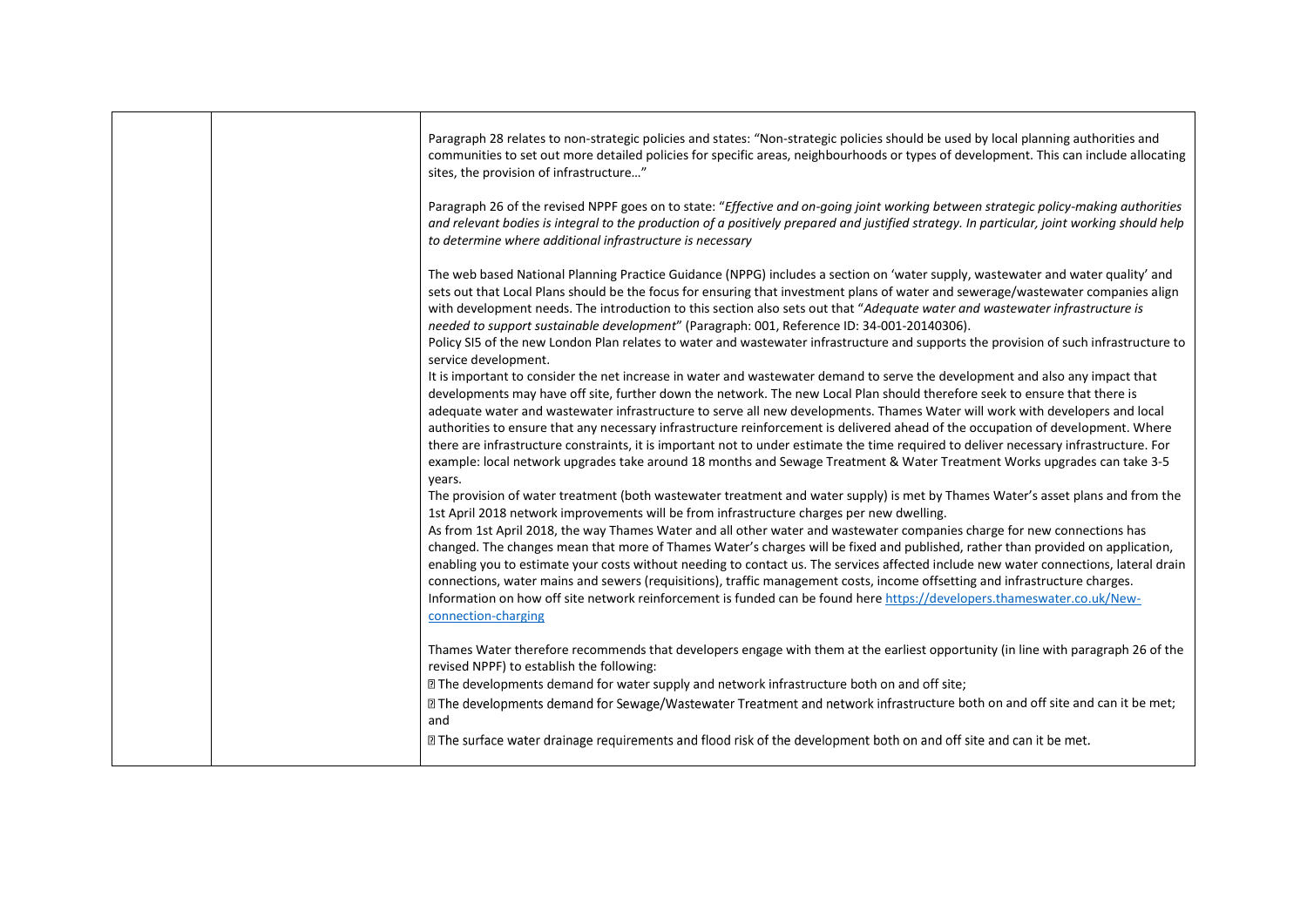| Thames Water offer a free Pre-Planning service which confirms if capacity exists to serve the development or if upgrades are                                                                                                                                                                                                                                                                                                                                                                                                                                                                                                                                                                                                                                                                                                                                                                                                                                                               |
|--------------------------------------------------------------------------------------------------------------------------------------------------------------------------------------------------------------------------------------------------------------------------------------------------------------------------------------------------------------------------------------------------------------------------------------------------------------------------------------------------------------------------------------------------------------------------------------------------------------------------------------------------------------------------------------------------------------------------------------------------------------------------------------------------------------------------------------------------------------------------------------------------------------------------------------------------------------------------------------------|
| required for potable water, waste water and surface water requirements. Details on Thames Water's free pre planning service are                                                                                                                                                                                                                                                                                                                                                                                                                                                                                                                                                                                                                                                                                                                                                                                                                                                            |
| available at: https://www.thameswater.co.uk/preplanning                                                                                                                                                                                                                                                                                                                                                                                                                                                                                                                                                                                                                                                                                                                                                                                                                                                                                                                                    |
| In light of the above comments and Government guidance we consider that the New Local Plan should include the following                                                                                                                                                                                                                                                                                                                                                                                                                                                                                                                                                                                                                                                                                                                                                                                                                                                                    |
| additional text to support Policy LP23:                                                                                                                                                                                                                                                                                                                                                                                                                                                                                                                                                                                                                                                                                                                                                                                                                                                                                                                                                    |
|                                                                                                                                                                                                                                                                                                                                                                                                                                                                                                                                                                                                                                                                                                                                                                                                                                                                                                                                                                                            |
| PROPOSED WATER SUPPLY/WASTEWATER INFRASTRUCTURE TEXT:                                                                                                                                                                                                                                                                                                                                                                                                                                                                                                                                                                                                                                                                                                                                                                                                                                                                                                                                      |
| "Where appropriate, planning permission for developments which result in the need for off-site upgrades, will be subject to<br>conditions to ensure the occupation is aligned with the delivery of necessary infrastructure upgrades."<br>"The Local Planning Authority will seek to ensure that there is adequate water and wastewater infrastructure to serve all new<br>developments. Developers are encouraged to contact the water/waste water company as early as possible to discuss their<br>development proposals and intended delivery programme to assist with identifying any potential water and wastewater network<br>reinforcement requirements. Where there is a capacity constraint the Local Planning Authority will, where appropriate, apply<br>phasing conditions to any approval to ensure that any necessary infrastructure upgrades are delivered ahead of the occupation of<br>the relevant phase of development."<br><b>Policy BE1 Design of New Development</b> |
|                                                                                                                                                                                                                                                                                                                                                                                                                                                                                                                                                                                                                                                                                                                                                                                                                                                                                                                                                                                            |
| We fully support the aims of Policy BE1 (d) in relation to water efficiency, but consider that the section needs strengthening.                                                                                                                                                                                                                                                                                                                                                                                                                                                                                                                                                                                                                                                                                                                                                                                                                                                            |
|                                                                                                                                                                                                                                                                                                                                                                                                                                                                                                                                                                                                                                                                                                                                                                                                                                                                                                                                                                                            |
| The Environment Agency has designated the Thames Water region to be "seriously water stressed" which reflects the extent to                                                                                                                                                                                                                                                                                                                                                                                                                                                                                                                                                                                                                                                                                                                                                                                                                                                                |
| which available water resources are used. Future pressures on water resources will continue to increase and key factors are                                                                                                                                                                                                                                                                                                                                                                                                                                                                                                                                                                                                                                                                                                                                                                                                                                                                |
| population growth and climate change.                                                                                                                                                                                                                                                                                                                                                                                                                                                                                                                                                                                                                                                                                                                                                                                                                                                                                                                                                      |
| Water conservation and climate change is a vitally important issue to the water industry. Not only is it expected to have an impact on                                                                                                                                                                                                                                                                                                                                                                                                                                                                                                                                                                                                                                                                                                                                                                                                                                                     |
| the availability of raw water for treatment but also the demand from customers for potable (drinking) water. Therefore, Thames                                                                                                                                                                                                                                                                                                                                                                                                                                                                                                                                                                                                                                                                                                                                                                                                                                                             |
| Water support the mains water consumption target of 110 litres per head per day (105 litres per head per day plus an allowance of 5                                                                                                                                                                                                                                                                                                                                                                                                                                                                                                                                                                                                                                                                                                                                                                                                                                                        |
| litres per head per day for gardens) as set out in the NPPG (Paragraph: 014 Reference ID: 56-014-20150327) and support the                                                                                                                                                                                                                                                                                                                                                                                                                                                                                                                                                                                                                                                                                                                                                                                                                                                                 |
| inclusion of this requirement in Policy.                                                                                                                                                                                                                                                                                                                                                                                                                                                                                                                                                                                                                                                                                                                                                                                                                                                                                                                                                   |
|                                                                                                                                                                                                                                                                                                                                                                                                                                                                                                                                                                                                                                                                                                                                                                                                                                                                                                                                                                                            |
| Thames Water promote water efficiency and have a number of water efficiency campaigns which aim to encourage their customers                                                                                                                                                                                                                                                                                                                                                                                                                                                                                                                                                                                                                                                                                                                                                                                                                                                               |
| to save water at local levels. Further details are available on the our website via the following link:                                                                                                                                                                                                                                                                                                                                                                                                                                                                                                                                                                                                                                                                                                                                                                                                                                                                                    |
| https://www.thameswater.co.uk/Be-water-smart                                                                                                                                                                                                                                                                                                                                                                                                                                                                                                                                                                                                                                                                                                                                                                                                                                                                                                                                               |
|                                                                                                                                                                                                                                                                                                                                                                                                                                                                                                                                                                                                                                                                                                                                                                                                                                                                                                                                                                                            |
| It is our understanding that the water efficiency standards of 105 litres per person per day is only applied through the building                                                                                                                                                                                                                                                                                                                                                                                                                                                                                                                                                                                                                                                                                                                                                                                                                                                          |
| regulations where there is a planning condition requiring this standard (as set out at paragraph 2.8 of Part G2 of the Building                                                                                                                                                                                                                                                                                                                                                                                                                                                                                                                                                                                                                                                                                                                                                                                                                                                            |
| Regulations). As the Thames Water area is defined as water stressed it is considered that such a condition should be attached as                                                                                                                                                                                                                                                                                                                                                                                                                                                                                                                                                                                                                                                                                                                                                                                                                                                           |
|                                                                                                                                                                                                                                                                                                                                                                                                                                                                                                                                                                                                                                                                                                                                                                                                                                                                                                                                                                                            |
| standard to all planning approvals for new residential development in order to help ensure that the standard is effectively delivered                                                                                                                                                                                                                                                                                                                                                                                                                                                                                                                                                                                                                                                                                                                                                                                                                                                      |
| through the building regulations.                                                                                                                                                                                                                                                                                                                                                                                                                                                                                                                                                                                                                                                                                                                                                                                                                                                                                                                                                          |
|                                                                                                                                                                                                                                                                                                                                                                                                                                                                                                                                                                                                                                                                                                                                                                                                                                                                                                                                                                                            |
| Proposed policy text:                                                                                                                                                                                                                                                                                                                                                                                                                                                                                                                                                                                                                                                                                                                                                                                                                                                                                                                                                                      |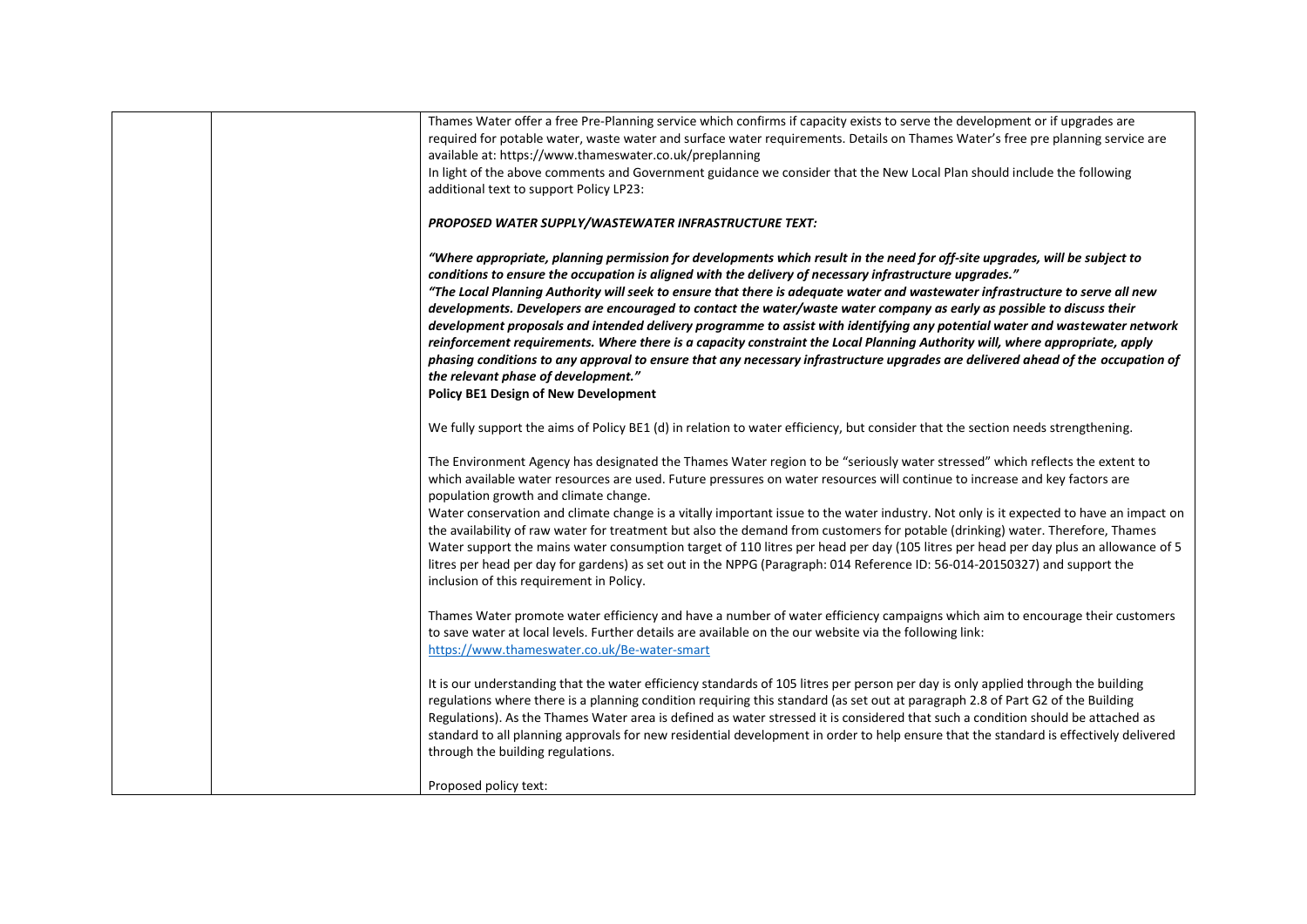|  | "Development must be designed to be water efficient and reduce water consumption. Refurbishments and other non-domestic                |
|--|----------------------------------------------------------------------------------------------------------------------------------------|
|  | development will be expected to meet BREEAM water-efficiency credits. Residential development must not exceed a maximum                |
|  | water use of 105 litres per head per day (excluding the allowance of up to 5 litres for external water consumption). Planning          |
|  | conditions will be applied to new residential development to ensure that the water efficiency standards are met."                      |
|  |                                                                                                                                        |
|  | <b>Policy HW1 Managing Flood Risk</b>                                                                                                  |
|  | In relation to flood risk, the National Planning Practice Guidance (NPPG) states that a sequential approach should be used by local    |
|  | planning authorities in areas known to be at risk from forms of flooding other than from river and sea, which includes "Flooding from  |
|  | Sewers".                                                                                                                               |
|  | When reviewing development and flood risk it is important to recognise that water and/or sewerage infrastructure may be required       |
|  | to be developed in flood risk areas. By their very nature water and sewage treatment works are located close or adjacent to rivers (to |
|  | abstract water for treatment and supply or to discharge treated effluent). It is likely that these existing works will need to be      |
|  | upgraded or extended to provide the increase in treatment capacity required to service new development. Flood risk sustainability      |
|  | objectives should therefore accept that water and sewerage infrastructure development may be necessary in flood risk areas.            |
|  | Flood risk policies should also make reference to 'sewer flooding' and an acceptance that flooding can occur away from the flood       |
|  | plain as a result of development where off site sewerage infrastructure and capacity is not in place ahead of development.             |
|  | With regard to surface water drainage it is the responsibility of the developer to make proper provision for drainage to ground,       |
|  | watercourses or surface water sewer. It is important to reduce the quantity of surface water entering the sewerage system in order     |
|  | to maximise the capacity for foul sewage to reduce the risk of sewer flooding.                                                         |
|  | Limiting the opportunity for surface water entering the foul and combined sewer networks is of critical importance to Thames Water.    |
|  | Thames Water have advocated an approach to SuDS that limits as far as possible the volume of and rate at which surface water           |
|  | enters the public sewer system. By doing this, SuDS have the potential to play an important role in helping to ensure the sewerage     |
|  | network has the capacity to cater for population growth and the effects of climate change.                                             |
|  | SuDS not only help to mitigate flooding, they can also help to: improve water quality; provide opportunities for water efficiency;     |
|  | provide enhanced landscape and visual features; support wildlife; and provide amenity and recreational benefits.                       |
|  | With regard to surface water drainage, Thames Water request that the following paragraph should be included in the new Local Plan:     |
|  | "It is the responsibility of a developer to make proper provision for surface water drainage to ground, water courses or surface       |
|  | water sewer. It must not be allowed to drain to the foul sewer, as this is the major contributor to sewer flooding."                   |
|  | <b>Basements - Sewage flooding</b>                                                                                                     |
|  | Thames Water's main concerns with regard to subterranean development are:                                                              |
|  | The scale of urbanisation throughout London is impacting on the ability of rainwater to soak into the ground resulting in<br>1)        |
|  | more rainfall in Thames Water's sewerage network when it rains heavily. New development needs to be controlled to                      |
|  | prevent an increase in surface water discharges into the sewerage network.                                                             |
|  |                                                                                                                                        |
|  | By virtue of their low lying nature basements are vulnerable to many types of flooding and in particular sewer flooding. This<br>2)    |
|  | can be from surcharging of larger trunk sewers but can also result from operational issues with smaller sewers such as                 |
|  | blockages. Basements are generally below the level of the sewerage network and therefore the gravity system normally                   |
|  | used to discharge waste above ground does not work. During periods of prolonged high rainfall or short duration very                   |
|  | intense storms, the main sewers are unable to cope with the storm flows.                                                               |
|  |                                                                                                                                        |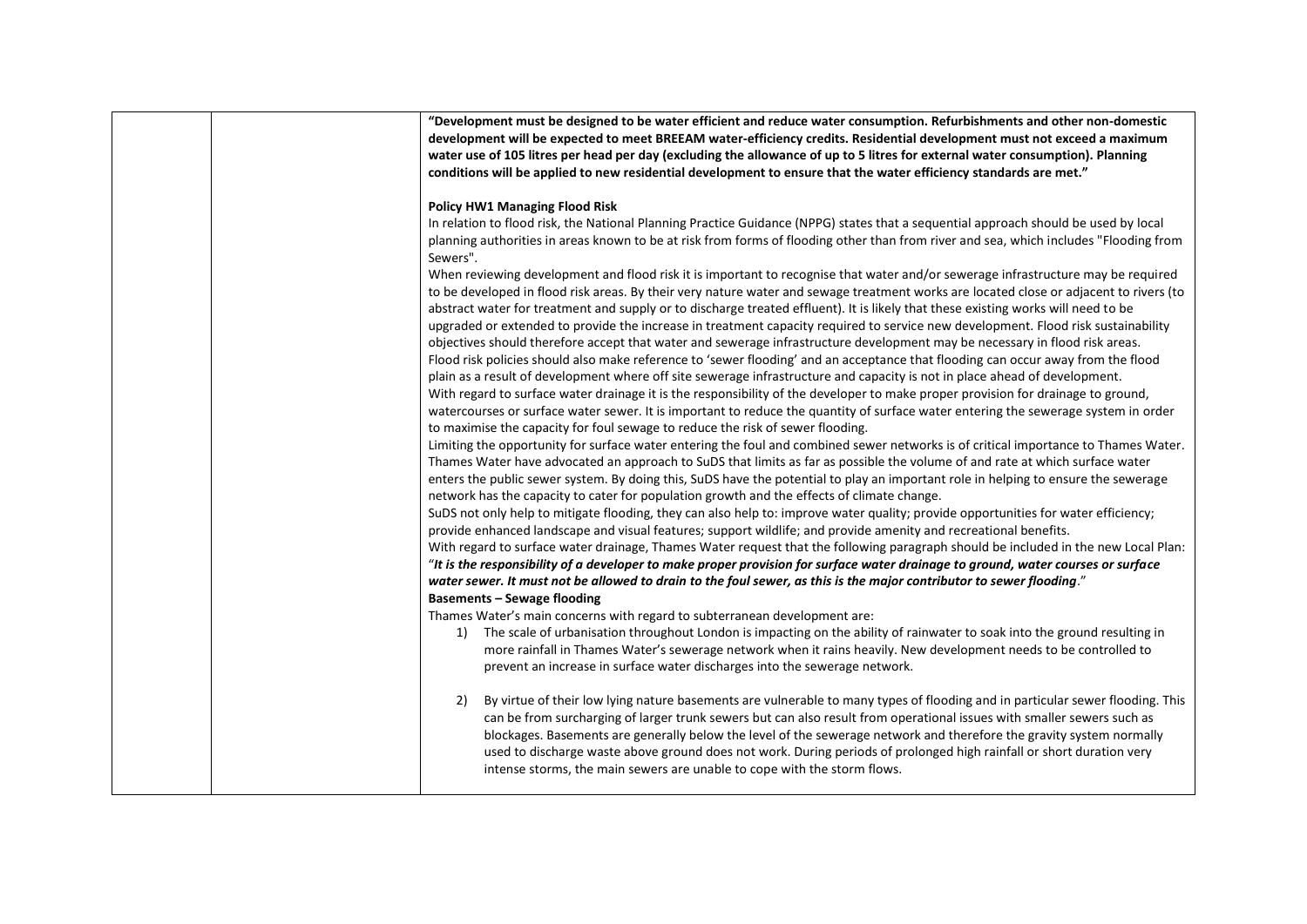| The policy should therefore require all new basements to be protected from sewer flooding through the installation of a suitable<br>(positively) pumped device. Clearly this criterion of the policy will only apply when there is a waste outlet from the basement i.e. a<br>basement that includes toilets, bathrooms, utility rooms etc. Applicants should show the location of the device on the drawings<br>submitted with the planning application.                                                                                                                                                                                                                                                                                                                                                                                                                                                                                                                                                                                                                                                                                                                      |
|--------------------------------------------------------------------------------------------------------------------------------------------------------------------------------------------------------------------------------------------------------------------------------------------------------------------------------------------------------------------------------------------------------------------------------------------------------------------------------------------------------------------------------------------------------------------------------------------------------------------------------------------------------------------------------------------------------------------------------------------------------------------------------------------------------------------------------------------------------------------------------------------------------------------------------------------------------------------------------------------------------------------------------------------------------------------------------------------------------------------------------------------------------------------------------|
| <b>Comments on Site Allocations</b>                                                                                                                                                                                                                                                                                                                                                                                                                                                                                                                                                                                                                                                                                                                                                                                                                                                                                                                                                                                                                                                                                                                                            |
| The information contained within the new Local Plan will be of significant value to Thames Water as we prepare for the provision of<br>future water supply/wastewater infrastructure.                                                                                                                                                                                                                                                                                                                                                                                                                                                                                                                                                                                                                                                                                                                                                                                                                                                                                                                                                                                          |
| The attached table provides Thames Water's site specific comments from desktop assessments on water, sewerage/waste water<br>network and waste water treatment infrastructure in relation to the proposed development sites, but more detailed modelling may<br>be required to refine the requirements.                                                                                                                                                                                                                                                                                                                                                                                                                                                                                                                                                                                                                                                                                                                                                                                                                                                                        |
| The Crofton Park and Honor Oak Neighbourhood plan includes the theme of 'Meeting the challenge of climate change and flooding,'<br>which Thames Water is also working towards and welcomes this opportunity to engage with the Neighbourhood Forum and<br>Lewisham about. As we continue to meet our current commitments and look towards the future, we are in the process of creating<br>long term drainage and wastewater management plans (DWMP) with objectives that overlap with those for Crofton Park and Honor<br>Oak. Source control sustainable drainage systems (SuDS), such as rainwater harvesting, are a key component of our plan, as well as<br>the potential for SuDS conveyance as we reinforce and expand our network capacity. In addition to improving sewer performance,<br>such green infrastructure could also play a role in the development of open spaces, street trees and air pollution for sites adjacent to<br>roads. We appreciate that Lewisham is committed to a healthy environment and specifically contextualising SuDS in Crofton Park and<br>Honor Oak.                                                                                |
| We recognize that housing development is increasing in density. As a general comment, the impact of brownfield sites on the local<br>sewerage network is less than the impact of greenfield sites. This is due to the existence of historical flows from brownfield sites, as<br>opposed to greenfield sites that have not previously been serviced. The necessary infrastructure may already be in place for<br>brownfield development. We would therefore support a policy that considers brownfield sites before greenfield sites. This<br>neighbourhood plan also noted the loss of and paving over of front and rear garden trees, hedges and surfaces to the detriment of<br>green spaces and surface water management; we support the council in discouraging and not permitting this where possible.                                                                                                                                                                                                                                                                                                                                                                   |
| Management of surface water from new developments should follow Policy SI 13 Sustainable drainage of the London Plan 2021.<br>Typically, greenfield run off rates of 5I/s/ha should be aimed for using the drainage hierarchy. The hierarchy lists the preference for<br>surface water disposal as follows; Store Rainwater for later use > Use infiltration techniques, such as porous surfaces in non-clay<br>areas > Attenuate rainwater in ponds or open water features for gradual release > Discharge rainwater direct to a watercourse ><br>Discharge rainwater direct to a surface water sewer/drain > Discharge rainwater to the combined sewer. Discharges to combined<br>sewers should be separate onsite and combine only prior to the final manhole before the connection. To assist in capacity<br>assessments, all applications should include current and proposed drainage plans, including points of connection and estimations of<br>flow rates. This is particularly important for surface water and sites with multiple points of connection. In addition to SuDS, we<br>support the inclusion of surface water and grey water reuse within developments. |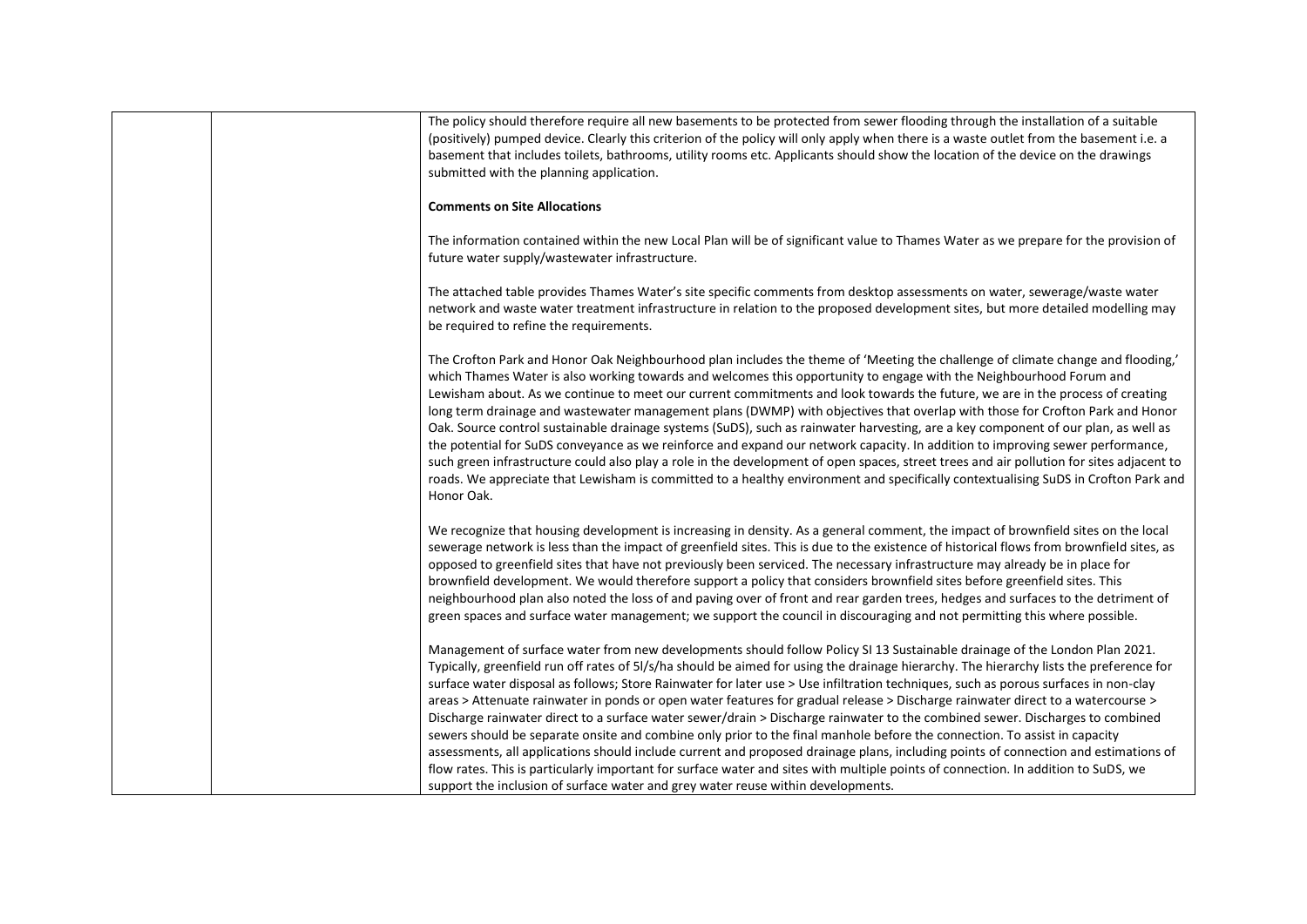|                |                      | As Crofton Park and Honor Oak has a predominately combined foul and surface water network, attenuation of surface water from<br>sites where there was previously none creates room for increased foul flows as developments<br>On the information available to date we do not envisage infrastructure concerns regarding wastewater network or wastewater<br>treatment infrastructure capability in relation to this site/s. It is recommended that the Developer and the Local Planning Authority                                                                                                                                                                                          |
|----------------|----------------------|---------------------------------------------------------------------------------------------------------------------------------------------------------------------------------------------------------------------------------------------------------------------------------------------------------------------------------------------------------------------------------------------------------------------------------------------------------------------------------------------------------------------------------------------------------------------------------------------------------------------------------------------------------------------------------------------|
|                |                      | liaise with Thames Water at the earliest opportunity to advise of the developments phasing. Please contact Thames Water<br>Development Planning, either by email Devcon.team@thameswater.co.uk tel: 02035779998 or in writing Thames Water Utilities Ltd,<br>Maple Lodge STW, Denham Way, Rickmansworth, Hertfordshire, WD3 9SQ<br>https://developers.thameswater.co.uk/Developing-a-large-site/Planning-your-development/Water-and-wastewater-capacity                                                                                                                                                                                                                                     |
|                |                      | There are few opportunities to disconnect surface water and discharge it into a watercourse, such as the Ravensbourne, however,<br>there is the possibility of beginning to develop a surface water network in the area and adding surface water storage into green<br>spaces as an amenity and water feature. These water features could overflow into the combined sewer network, but until that point<br>would provide useful storage capacity. Such storage features could also be designed to mitigate surface water flooding risk. We<br>would welcome a partnership with Crofton Park and Honor Oak Neighbourhood Forum, Lewisham Council and other stakeholders to<br>explore this. |
|                |                      | We trust the above is satisfactory, but please do not hesitate to contact David Wilson on the above number if you have any queries.                                                                                                                                                                                                                                                                                                                                                                                                                                                                                                                                                         |
| $\overline{4}$ | Transport for London | We do not appear to have any record of previous consultation by the Neighbourhood Forum at the Regulation 14 stage. It is<br>surprising that TfL was not one of the consulted stakeholder groups listed in table 6 (appendix 5) of the consultation statement.<br>However, we do have strategic transport interests in the area and TfL is named as a potential partner for a number of potential<br>transport projects and proposals.                                                                                                                                                                                                                                                      |
|                |                      | Honor Oak Park rail station is managed by London Overground and provides services on the East London Line services. Stanstead<br>Road (A205) which forms the southern boundary of the area is an important part of the Transport for London Road Network.<br>Brockley Rise and Brockley Road are used by a number of bus routes and provide important bus infrastructure including passenger<br>facilities, stands and drivers' facilities. We note concerns about some of these facilities that are expressed in the consultation<br>report. It is essential that bus infrastructure is retained and enhanced as a result of any proposed development or improvement<br>projects.          |
|                |                      | We have the following comments on specific policies and proposals                                                                                                                                                                                                                                                                                                                                                                                                                                                                                                                                                                                                                           |
|                |                      | T1 - Enhancement of Brockley Corridor                                                                                                                                                                                                                                                                                                                                                                                                                                                                                                                                                                                                                                                       |
|                |                      | We support projects that enhance the Brockley corridor where they are consistent with the Healthy Streets Approach and provide<br>improved facilities for walking, cycling and public transport. This may need to involve traffic reduction measures and some<br>restrictions on car parking e.g. conversion of car parking spaces to cycle parking, wider pavements, space for sitting or dining or<br>parklets. It may not be possible for all the objectives listed in T1 to be met and indeed some may be in conflict e.g. Reduce the                                                                                                                                                   |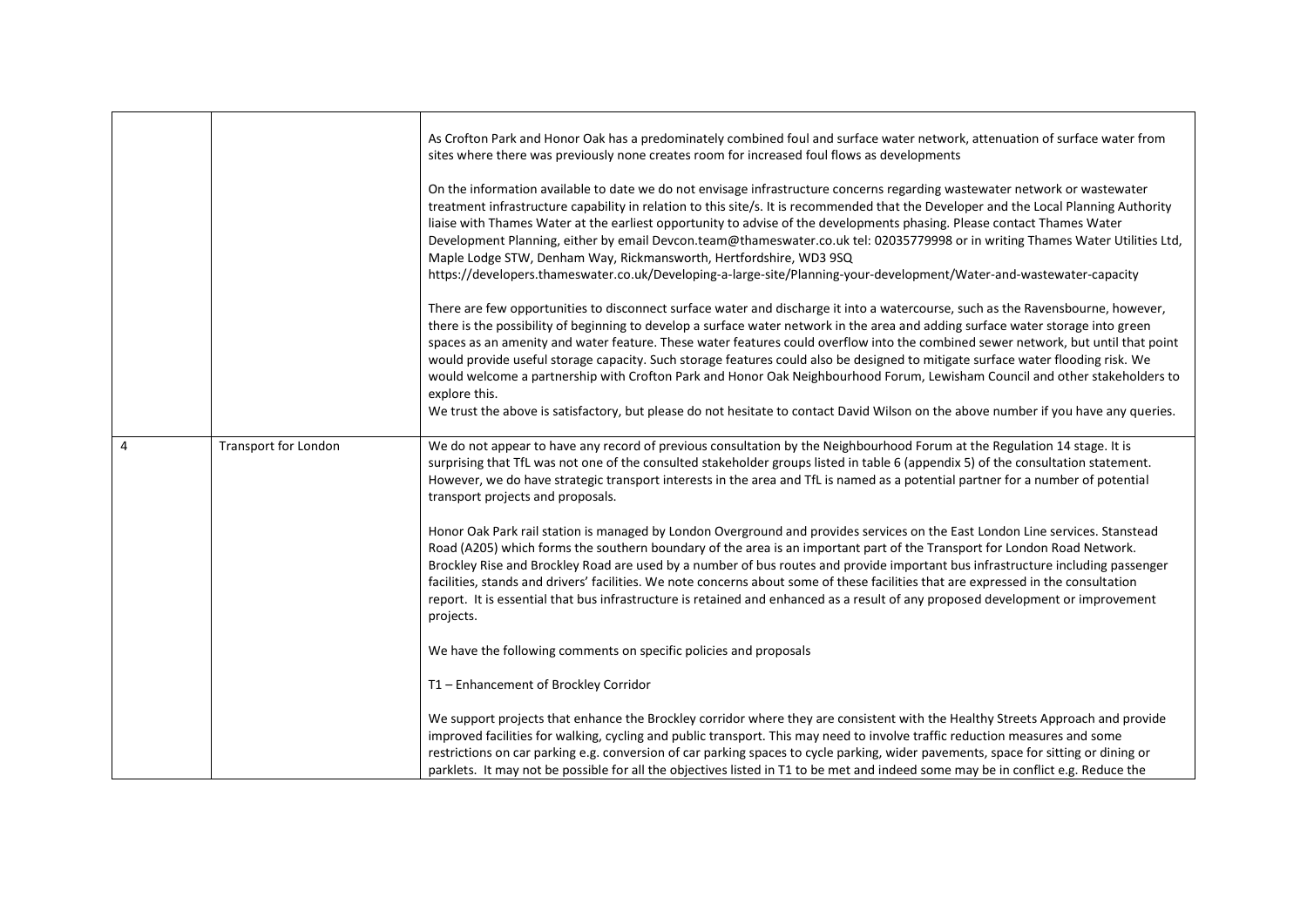|   |                  | dominance of motor vehicles (vi) (which we would support) and (xiv) provide parking bays in appropriate locations (as parked cars<br>can increase the dominance of vehicles)                                                                                                                                                                                                                                                                                                                                                                                                                                                                                                                                                                                                                      |
|---|------------------|---------------------------------------------------------------------------------------------------------------------------------------------------------------------------------------------------------------------------------------------------------------------------------------------------------------------------------------------------------------------------------------------------------------------------------------------------------------------------------------------------------------------------------------------------------------------------------------------------------------------------------------------------------------------------------------------------------------------------------------------------------------------------------------------------|
|   |                  | T2 - Pedestrians                                                                                                                                                                                                                                                                                                                                                                                                                                                                                                                                                                                                                                                                                                                                                                                  |
|   |                  | We support measures that improve facilities for pedestrians. Again this may involve some trade off because creating more space for<br>pedestrians may lead to a reduction in space for vehicles                                                                                                                                                                                                                                                                                                                                                                                                                                                                                                                                                                                                   |
|   |                  | $T3 - Cyclists$                                                                                                                                                                                                                                                                                                                                                                                                                                                                                                                                                                                                                                                                                                                                                                                   |
|   |                  | We support measures that improve facilities for cyclists including designated routes and increased cycle parking both on street and in<br>new developments. We strongly welcome recommendation (iv) in the list of complementary actions in section 5.11.4 'Work with<br>stakeholders and TfL to increase cycle parking in shopping streets, replacing car parking as necessary'                                                                                                                                                                                                                                                                                                                                                                                                                  |
|   |                  | T4 - Public Transport                                                                                                                                                                                                                                                                                                                                                                                                                                                                                                                                                                                                                                                                                                                                                                             |
|   |                  | We welcome support for proposals to improve the capacity, quality and accessibility of public transport facilities in the Plan area,<br>including at Crofton Park station, Honor Oak Park station, Brockley Rise/Honor Oak Park bus stands and Brockley Corridor bus stops.<br>Again we stress the importance of bus infrastructure in maintaining the local bus network. There will need to be close liaison with TfL<br>London Buses to ensure that passenger and operational facilities are retained and enhanced as a result of any proposed development<br>or improvement projects.                                                                                                                                                                                                          |
|   |                  | Project 5 - Brockley Corridor Improvements                                                                                                                                                                                                                                                                                                                                                                                                                                                                                                                                                                                                                                                                                                                                                        |
|   |                  | This section needs updating to reflect progress since 2017/18 in taking forward proposals for the corridor                                                                                                                                                                                                                                                                                                                                                                                                                                                                                                                                                                                                                                                                                        |
|   |                  | I hope that these comments are helpful and will be reflected in the final version of the Neighbourhood Plan                                                                                                                                                                                                                                                                                                                                                                                                                                                                                                                                                                                                                                                                                       |
| 5 | Historic England | Crofton Park and Honor Oak Park Draft Neighbourhood Plan : Regulation 16 Draft                                                                                                                                                                                                                                                                                                                                                                                                                                                                                                                                                                                                                                                                                                                    |
|   |                  | Thank you for consulting Historic England on the Neighbourhood Plan for Crofton Park and Honor Oak Park.                                                                                                                                                                                                                                                                                                                                                                                                                                                                                                                                                                                                                                                                                          |
|   |                  | The Government through the Localism Act (2011) and Neighbourhood Planning (General) Regulations (2012) has enabled local<br>communities to take a more pro-active role in influencing how their neighbourhood is managed. The Regulations require Historic<br>England, as a statutory agency, be consulted on Neighbourhood Plans where the Neighbourhood Forum or Parish Council consider<br>our interest to be affected by the Plan. As Historic England's remit is advice on proposals affecting the historic environment our<br>comments relate to the implications of the proposed neighbourhood plan for heritage assets. Accordingly, we have reviewed the<br>document against the National Planning Policy Framework (NPPF) and its core principle that heritage assets be conserved in a |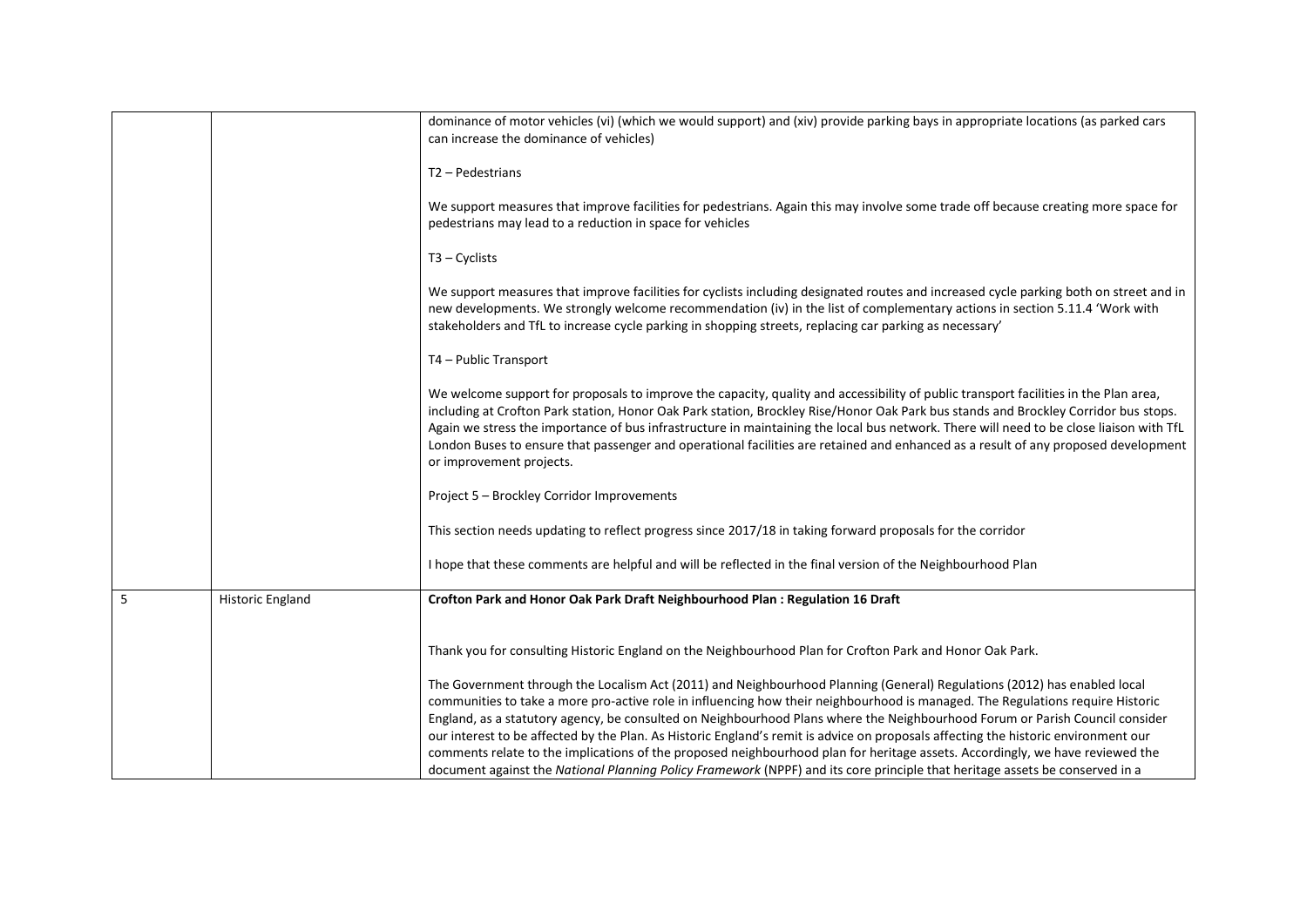|   |     | manner appropriate to their significance so they can be enjoyed for their contribution to the quality of life of this and future<br>generations.                                                                                                                                                                                                                                                                                                                                                                                                                                                                                                                                                                                                                                                                                                                        |
|---|-----|-------------------------------------------------------------------------------------------------------------------------------------------------------------------------------------------------------------------------------------------------------------------------------------------------------------------------------------------------------------------------------------------------------------------------------------------------------------------------------------------------------------------------------------------------------------------------------------------------------------------------------------------------------------------------------------------------------------------------------------------------------------------------------------------------------------------------------------------------------------------------|
|   |     | Having reviewed the draft document we can offer the following observations and suggestions                                                                                                                                                                                                                                                                                                                                                                                                                                                                                                                                                                                                                                                                                                                                                                              |
|   |     | <b>General comments</b>                                                                                                                                                                                                                                                                                                                                                                                                                                                                                                                                                                                                                                                                                                                                                                                                                                                 |
|   |     | Historic England commented in detail on the developing plan at pre-submission consultation. This is set out in the Consultation<br>Statement and addresses the points we have raised. We do not therefore consider it necessary to provide further detailed<br>comments. We do note however that since our original response in 2017 where we stressed the need for local heritage assets to be<br>identified within local authority lists that there is an increasing body of neighbourhood plans which have been made which identify<br>local heritage assets and specific character areas. While these cannot receive greater protection than under National Policy they can<br>apply local policy. Historic England's Historic Environment Advice Note No 11: Neighbourhood Planning and the Historic Environment<br>(2018) gives further advice (see Section 2.4). |
|   |     |                                                                                                                                                                                                                                                                                                                                                                                                                                                                                                                                                                                                                                                                                                                                                                                                                                                                         |
|   |     | https://historicengland.org.uk/images-books/publications/neighbourhood-planning-and-the-historic-environment/neighbourhood-<br>planning-and-the-historic-environment-historic-england-advice-note-11/                                                                                                                                                                                                                                                                                                                                                                                                                                                                                                                                                                                                                                                                   |
|   |     | We are pleased to note the inclusion of Archaeological Priority Areas and that the Plan is now clear and well structured.                                                                                                                                                                                                                                                                                                                                                                                                                                                                                                                                                                                                                                                                                                                                               |
|   |     | It must be noted that this advice does not affect our obligation to advise on, and potentially object to any specific development<br>proposal which may subsequently arise from this request and which may have adverse effects on the environment.                                                                                                                                                                                                                                                                                                                                                                                                                                                                                                                                                                                                                     |
|   |     | We hope these observations are of assistance in finalising this Plan.                                                                                                                                                                                                                                                                                                                                                                                                                                                                                                                                                                                                                                                                                                                                                                                                   |
| 6 | SGN | From reviewing the Crofton Park and Honor Oak neighbourhood plan, my only comments at this time are in relation to the housing<br>and employment site allocations. Below is a summary of my findings and a bit more information you may find of use.                                                                                                                                                                                                                                                                                                                                                                                                                                                                                                                                                                                                                    |
|   |     | NETWORK OVERVIEW                                                                                                                                                                                                                                                                                                                                                                                                                                                                                                                                                                                                                                                                                                                                                                                                                                                        |
|   |     | The domestic and employment sites found in the neighbourhood plan are in a location where the gas network is close by, so the<br>initial physical connection to the system should not be a problem.                                                                                                                                                                                                                                                                                                                                                                                                                                                                                                                                                                                                                                                                     |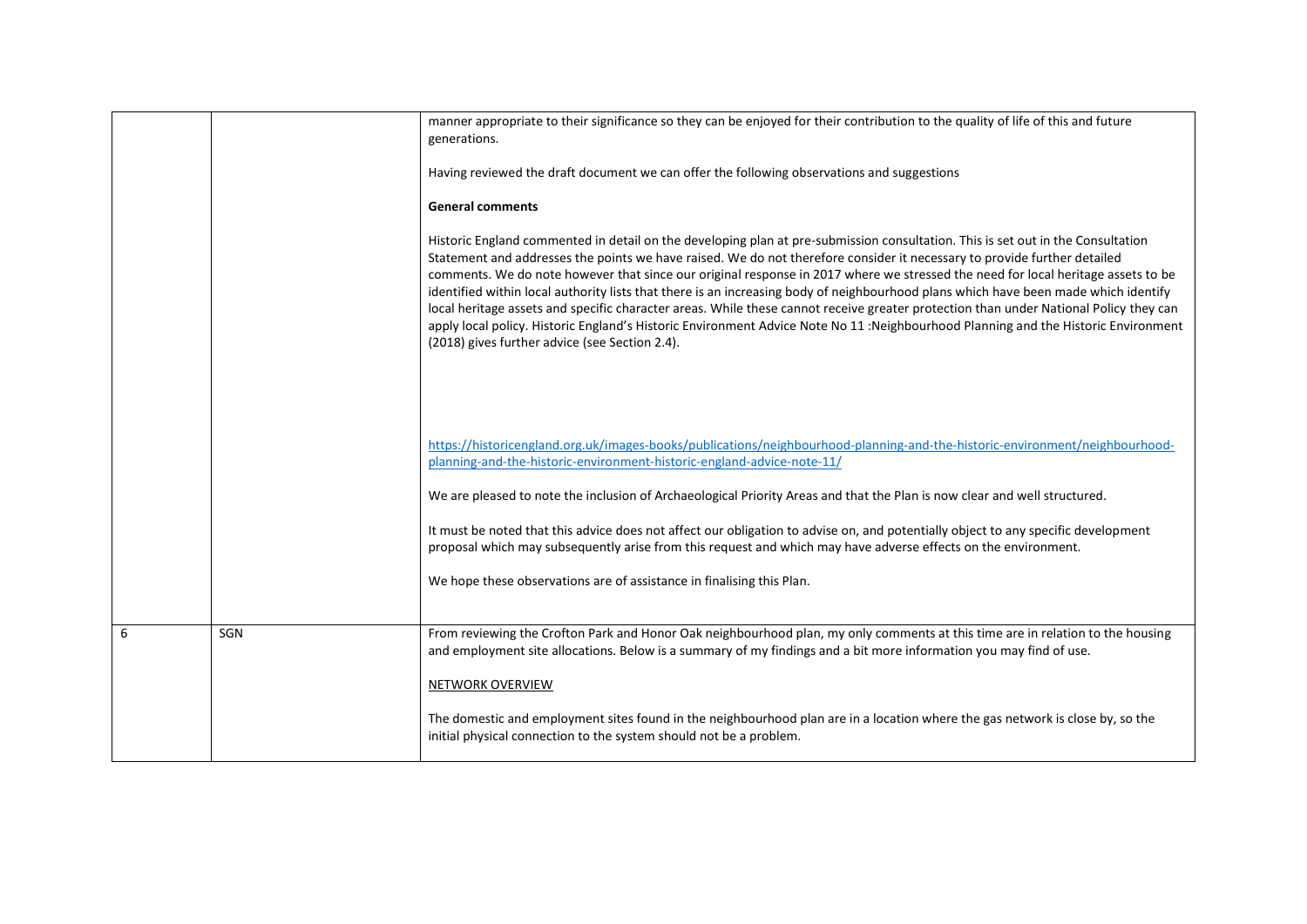| From my analysis I found that the impact from the site allocations have very little impact to the operation and capacity of the         |
|-----------------------------------------------------------------------------------------------------------------------------------------|
| Intermediate Pressure (IP) and Medium Pressure (MP) gas tiers. Therefore, at this time I would not expect any reinforcement to          |
| these tiers being required as a result of each site's connection to the system.                                                         |
|                                                                                                                                         |
| Please note:                                                                                                                            |
| Reinforcement of the existing Low Pressure (LP) network may be necessary to support development, dependant on the site                  |
| gas demand and the final point of connection to SGN's network. This will usually only be known when a connections                       |
| enquiry/request is made.                                                                                                                |
| SGN are unable to book capacity and the above assessment does not guarantee the availability of future capacity which is                |
| offered on a 'first come, first served basis'.                                                                                          |
| The UK Governments plan to stop all domestic connections to the gas network post 2025 was not taken into consideration<br>$\bullet$     |
| at this time, however it is worth being aware of this possible new regulation.                                                          |
|                                                                                                                                         |
| STATUTORY OBLIGATIONS                                                                                                                   |
|                                                                                                                                         |
| Where required, SGN will look to manage the provision of any off-site infrastructure improvements, in line with the overall             |
| development growth and / or timescales provided. The full extent of these works will be dependent on the nature and location of the     |
| requested load(s), potentially requiring LP reinforcement in addition to that required for the IPMP networks and will only become       |
| clear once a developer's request has been received. Reinforcement solutions are likely to involve the provision of a new pipeline in    |
| parallel to SGN's existing mains system but may also include the installation of above ground apparatus involving land purchase.        |
|                                                                                                                                         |
| As this is a high-level assessment and response, the information provided is indicative only and should be use as a guide to assist you |
| on your assessment. While information obtained through consultation and / or engagement on Local Development Plans is important         |
| to our analysis, it only acts to identify potential development areas. Our principle statutory obligations relevant to the development  |
| of our gas network arise from the Gas Act 1986 (as amended), an extract of which is given below:-                                       |
|                                                                                                                                         |
| Section 9 (1) and (2) which provides that:                                                                                              |
|                                                                                                                                         |
| 9. General powers and duties                                                                                                            |
|                                                                                                                                         |
| It shall be the duty of a gas transporter as respects each authorised area of his:-<br>(1)                                              |
| (a) to develop and maintain an efficient and economical pipe-line system for the conveyance of gas; and                                 |
| (b) subject to paragraph (a) above, to comply, so far as it is economical to do so, with any reasonable request for him -               |
| (i.) to connect to that system, and convey gas by means of that system to, any premises; or                                             |
| (ii.) to connect to that system a pipe-line system operated by an authorised transporter.                                               |
|                                                                                                                                         |
| It shall also be the duty of a gas transporter to facilitate competition in the supply of gas.<br>(1A)                                  |
|                                                                                                                                         |
| (2)<br>It shall also be the duty of a gas transporter to avoid any undue preference or undue discrimination -                           |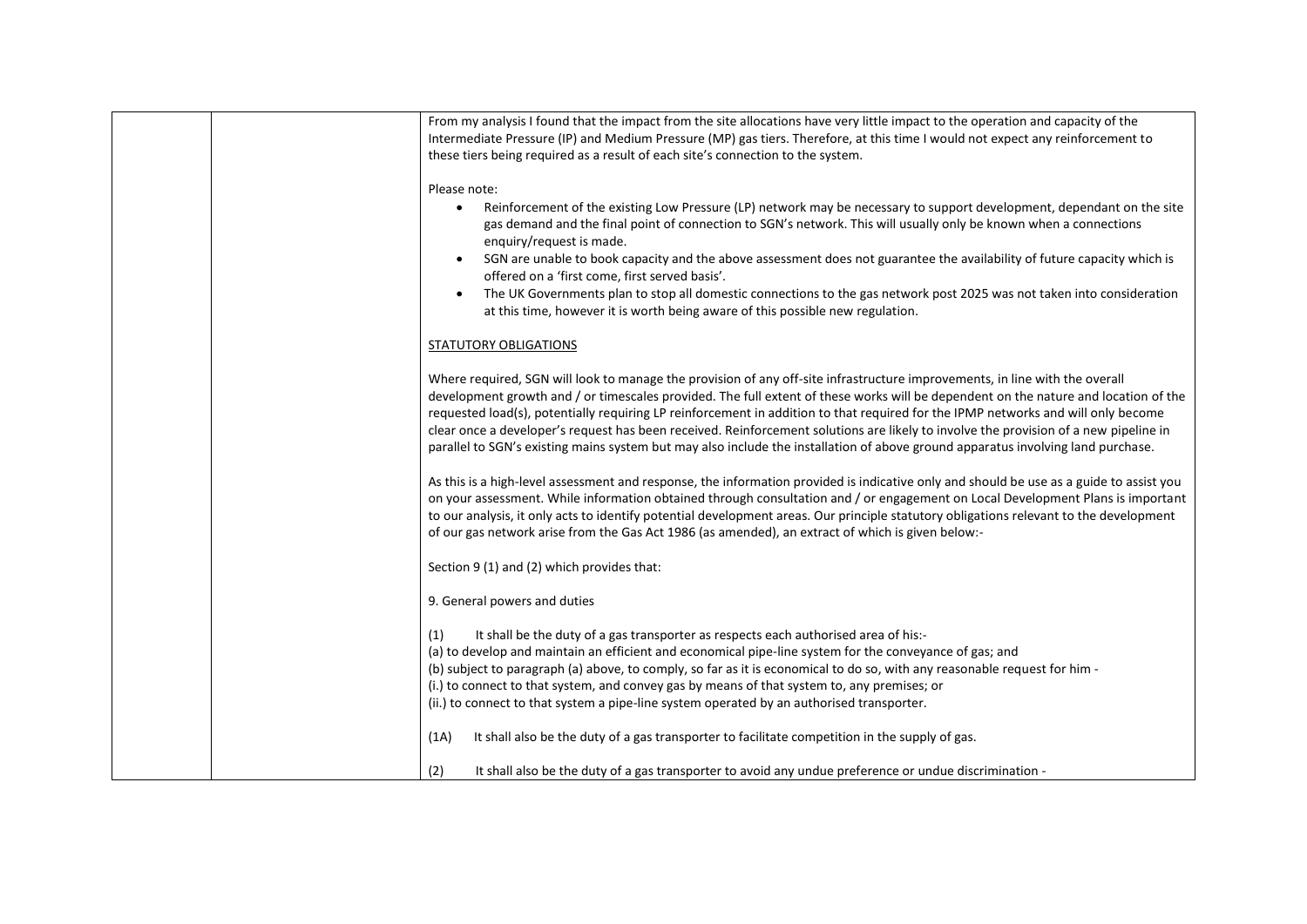|                |            | (a) in the connection of premises or a pipe-line system operated by an authorised transporter to any pipe-line system operated by       |
|----------------|------------|-----------------------------------------------------------------------------------------------------------------------------------------|
|                |            | him; and in the terms of which he undertakes the conveyance of gas by means of such a system.                                           |
|                |            |                                                                                                                                         |
|                |            | SGN would not, therefore, develop firm extension or reinforcement proposals until we are in receipt of confirmed developer              |
|                |            | requests.                                                                                                                               |
|                |            |                                                                                                                                         |
|                |            |                                                                                                                                         |
|                |            | As SGN is the owner and operator of significant gas infrastructure within the area and due to the nature of our licence holder          |
|                |            | obligations;                                                                                                                            |
|                |            |                                                                                                                                         |
|                |            | Should alterations to existing assets be required to allow development to proceed, such alterations will require to be funded           |
|                |            | by a developer.                                                                                                                         |
|                |            |                                                                                                                                         |
|                |            | Should major alterations or diversions to such infrastructure be required to allow development to proceed, this could have a            |
|                |            | significant time constraint on development and, as such, any diversion requirements should be established early in the detailed         |
|                |            | planning process.                                                                                                                       |
|                |            |                                                                                                                                         |
|                |            | SGN would therefore request that, where the Council are in discussions with developers via the Local Plan, early notification           |
|                |            | requirements are highlighted.                                                                                                           |
|                |            |                                                                                                                                         |
|                |            |                                                                                                                                         |
|                |            | Additionally, SGN are aware of the advances being made in renewable technologies, especially those related to the production of         |
|                |            | biomethane. Should any developer be proposing to include such technology within their development, then we would highlight the          |
|                |            | benefits of locating these facilities near existing gas infrastructure. Again, where the Council are in discussions with developers via |
|                |            | the Local Plan, we would hope that these early notifications requirements are highlighted.                                              |
|                |            |                                                                                                                                         |
|                |            |                                                                                                                                         |
| $\overline{7}$ | <b>WSP</b> |                                                                                                                                         |
|                |            | REPRESENTATIONS TO THE CROFTON PARK AND HONOR OAK SUBMISSION NEIGHBOURHOOD PLAN (REGULATION 16                                          |
|                |            | <b>CONSULTATION)</b>                                                                                                                    |
|                |            | We write on behalf of AA Homes and Housing to submit representations to the Crofton Park and Honor Oak Submission Draft                 |
|                |            | Neighbourhood Plan.                                                                                                                     |
|                |            |                                                                                                                                         |
|                |            | AA Homes owns the former Scout Hut and surrounding land on Courtrai Road which lies within the designated Neighbourhood Plan            |
|                |            |                                                                                                                                         |
|                |            | area. We would like to thank both Parish Council (PC) and Lewisham Council (SCDC) for consulting on this important plan for the         |
|                |            | area.                                                                                                                                   |
|                |            | We set out our representations on the plan below.                                                                                       |
|                |            |                                                                                                                                         |
|                |            | <b>BACKGROUND</b>                                                                                                                       |
|                |            |                                                                                                                                         |
|                |            | We are concerned that our previous representations to the Regulation 14 consultation in January 2017 (enclosed) have been               |
|                |            |                                                                                                                                         |
|                |            | disregarded and that limited changes to the Submitted Neighbourhood Plan have been made (contrary to our submissions). We have          |
|                |            | identified further issues with the plan which are also of concern and require addressing.                                               |
|                |            |                                                                                                                                         |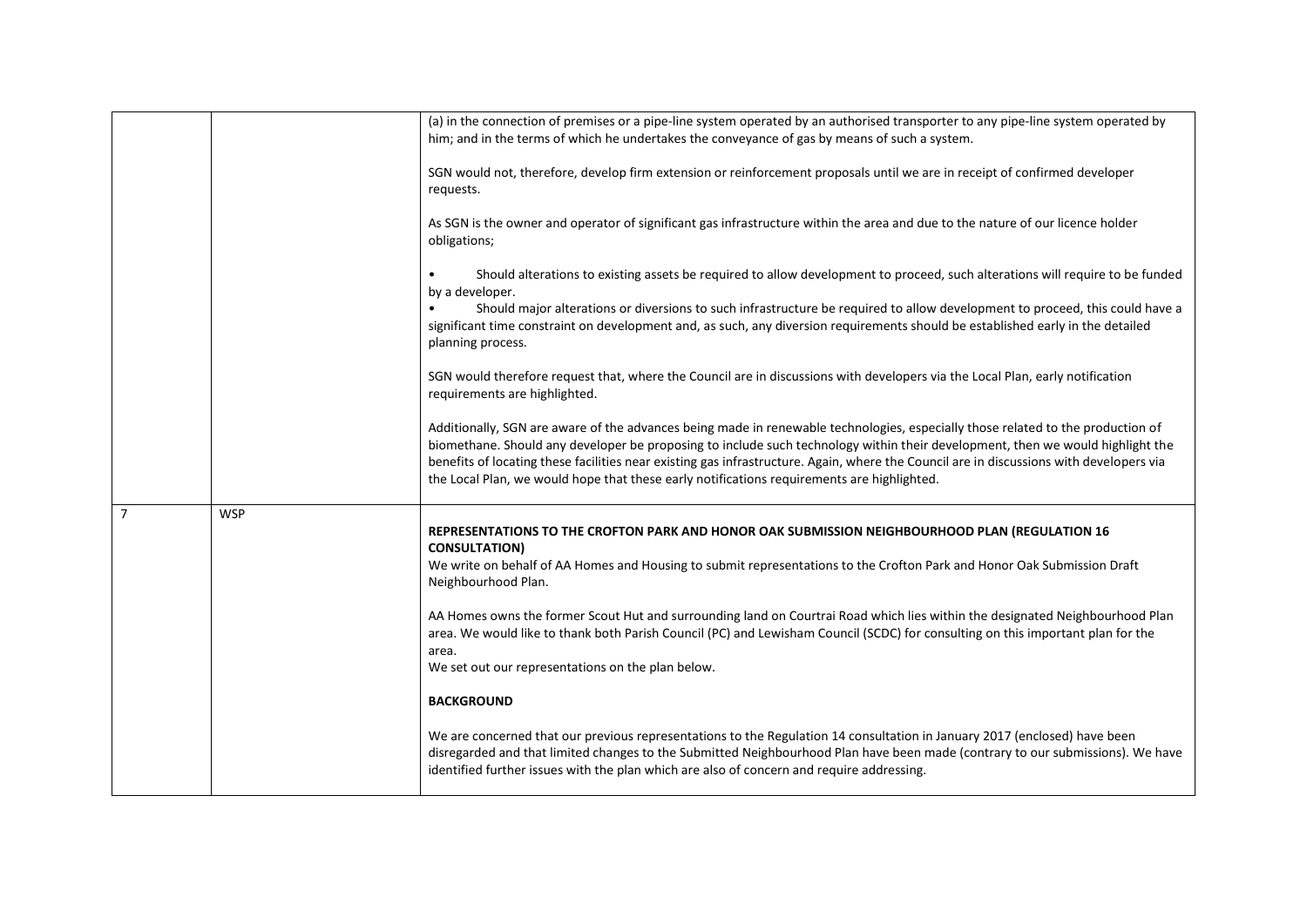| The plan in its current form conflicts with the landowner's aspirations for the redevelopment of the site. We wish it be drawn to the<br>Council's (and the independent examiner's) attention that in our view, the plan fails the 'basic conditions' test (as required by<br>paragraph 8(2) of Schedule 4B to the Town and Country Planning Act 1990, as applied to neighbourhood plans by section 38A of the<br>Planning and Compulsory Purchase Act 2004).                                                                                                                                                                                                                                                                                                                                                                                                                                                                                                                  |
|--------------------------------------------------------------------------------------------------------------------------------------------------------------------------------------------------------------------------------------------------------------------------------------------------------------------------------------------------------------------------------------------------------------------------------------------------------------------------------------------------------------------------------------------------------------------------------------------------------------------------------------------------------------------------------------------------------------------------------------------------------------------------------------------------------------------------------------------------------------------------------------------------------------------------------------------------------------------------------|
| The 'basic conditions' are whether the Neighbourhood Plan:                                                                                                                                                                                                                                                                                                                                                                                                                                                                                                                                                                                                                                                                                                                                                                                                                                                                                                                     |
| a Has regard to national policies and advice contained in guidance issued by the Secretary of State;                                                                                                                                                                                                                                                                                                                                                                                                                                                                                                                                                                                                                                                                                                                                                                                                                                                                           |
| b Has special regard to the desirability of preserving any listed building or its setting or any features of special architectural<br>or historic interest that it possesses;                                                                                                                                                                                                                                                                                                                                                                                                                                                                                                                                                                                                                                                                                                                                                                                                  |
| c Has special regard to the desirability of preserving or enhancing the character or appearance of any conservation area;                                                                                                                                                                                                                                                                                                                                                                                                                                                                                                                                                                                                                                                                                                                                                                                                                                                      |
| d Contributes to the achievement of sustainable development;                                                                                                                                                                                                                                                                                                                                                                                                                                                                                                                                                                                                                                                                                                                                                                                                                                                                                                                   |
| e Is in general conformity with the strategic policies contained in the development plan;                                                                                                                                                                                                                                                                                                                                                                                                                                                                                                                                                                                                                                                                                                                                                                                                                                                                                      |
| f Does not breach, and is otherwise compatible with, EU obligations;                                                                                                                                                                                                                                                                                                                                                                                                                                                                                                                                                                                                                                                                                                                                                                                                                                                                                                           |
| g Meets prescribed conditions and matters.                                                                                                                                                                                                                                                                                                                                                                                                                                                                                                                                                                                                                                                                                                                                                                                                                                                                                                                                     |
| <b>GENERAL COMMENTS ON THE PLAN</b>                                                                                                                                                                                                                                                                                                                                                                                                                                                                                                                                                                                                                                                                                                                                                                                                                                                                                                                                            |
| Overall, AA Homes and Housing object to the proposed Crofton Park and Submission Draft Neighbourhood Plan. We have reviewed                                                                                                                                                                                                                                                                                                                                                                                                                                                                                                                                                                                                                                                                                                                                                                                                                                                    |
| the submitted plan and would like to offer the following comments.                                                                                                                                                                                                                                                                                                                                                                                                                                                                                                                                                                                                                                                                                                                                                                                                                                                                                                             |
| We are of the view that the submitted plan:                                                                                                                                                                                                                                                                                                                                                                                                                                                                                                                                                                                                                                                                                                                                                                                                                                                                                                                                    |
| . Does not have regard to national policies and advice (basic condition 'a'); and                                                                                                                                                                                                                                                                                                                                                                                                                                                                                                                                                                                                                                                                                                                                                                                                                                                                                              |
| . Does not contribute to the achievement of sustainable development (basic condition 'd').                                                                                                                                                                                                                                                                                                                                                                                                                                                                                                                                                                                                                                                                                                                                                                                                                                                                                     |
| Our concerns regarding the basic conditions test, and the suggested changes required to the submitted plan to overcome this, are set<br>out in detail below.                                                                                                                                                                                                                                                                                                                                                                                                                                                                                                                                                                                                                                                                                                                                                                                                                   |
| Policy GS4 Protection of Sites of Importance for Nature Conservation                                                                                                                                                                                                                                                                                                                                                                                                                                                                                                                                                                                                                                                                                                                                                                                                                                                                                                           |
| We are pleased to see the removal of the proposed designation of a Local Nature Reserve on land at Eddystone Bridge given that the<br>Joint Nature Conservation Committee explicitly states that, "under the National Parks and Access to the Countryside Act 1949 LNRs<br>may be declared by local authorities after consultation with the relevant statutory nature conservation agency".<br>In the revised policy, in general we are supportive of protecting the green corridor and green spaces along the railway as AA Homes<br>and Housing understand the significance of green spaces and the importance they play in benefits for the community. However, the<br>NPPF, Planning Practice Guidance and local planning policy all provide guidance and policies aimed at conserving and enhancing the<br>natural environment; additional policy within the Neighbourhood Plan is unnecessary and restrictive and therefore does not accord<br>with basic condition 'd'. |
| AA Homes and Housing would be open to discussion with the Neighbourhood Plan Forum on the benefits of developing part of the<br>site for essential housing and managing the northern area for open green space to link to the environmental aspirations of the plan.<br>Ecological value                                                                                                                                                                                                                                                                                                                                                                                                                                                                                                                                                                                                                                                                                       |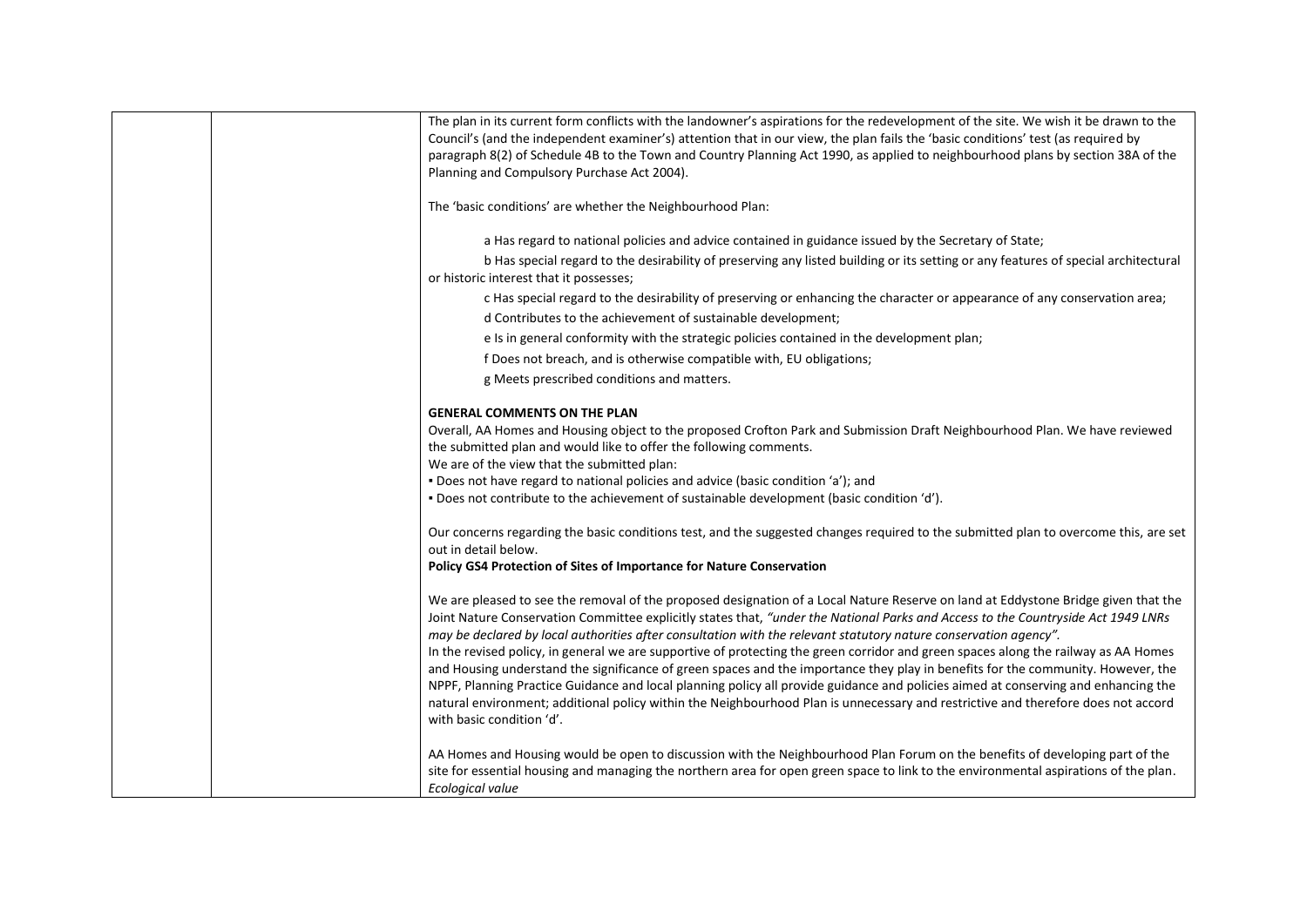|  | The site has low to moderate ecological value with the exception of some roosting opportunities provided for bats in the trees on<br>site. The findings are typical for a suburban site and not befitting of special protection.<br>The site is therefore not ecologically species rich and the sites primary ecological value as part of this plan is associated with its<br>position within the Forest Hill to New Cross Gate railway cutting that provides a green linkage between the greener suburban<br>outskirts of London and more central areas. The protection of the whole site to meet the needs of the green aspirations of the plan<br>are unmerited.                                                                                                                                                                                                                                                                                       |
|--|-----------------------------------------------------------------------------------------------------------------------------------------------------------------------------------------------------------------------------------------------------------------------------------------------------------------------------------------------------------------------------------------------------------------------------------------------------------------------------------------------------------------------------------------------------------------------------------------------------------------------------------------------------------------------------------------------------------------------------------------------------------------------------------------------------------------------------------------------------------------------------------------------------------------------------------------------------------|
|  | We therefore object to Policy GS4 because the site is not of sufficient ecological value for additional protection beyond that already<br>provided by policy and suggest it is removed. Again, the policy is restrictive and goes against the principles of sustainable<br>development and basic condition 'd'.<br>Policy GS3 Designation of Three Peaks Green Walk                                                                                                                                                                                                                                                                                                                                                                                                                                                                                                                                                                                       |
|  | We are pleased to see that the alignment of 3 Peaks Green Walk as shown to be amended does not go through private land.                                                                                                                                                                                                                                                                                                                                                                                                                                                                                                                                                                                                                                                                                                                                                                                                                                   |
|  | The site owned by AA Homes and Housing is directly to the south of this proposed walk and is currently fenced off and not publicly<br>accessible. The site will remain as such until the site can be developed into a modest housing scheme. AA are looking to work with<br>the Neighbourhood Forum to provide an area of accessible space that would link into the 3 Peaks Green Walk on development of the<br>site which would wholly be in line with the green aspirations of the plan.                                                                                                                                                                                                                                                                                                                                                                                                                                                                |
|  | As explicitly stated in the policy, streetscape and public realm improvements will be promoted along connecting streets with<br>improved pedestrian crossings, wayfinding, tree planting and the promotion of the features of interest and views with opportunities<br>should be taken to improve access to green spaces and key places on the route. Given the site is located on a key view, development<br>of the southern end of the site and management and improvement of a green space to the northern side should be welcomed by the<br>Forum.                                                                                                                                                                                                                                                                                                                                                                                                    |
|  | Policy C1 Protection and Enhancement of Community Facilities to meet local needs                                                                                                                                                                                                                                                                                                                                                                                                                                                                                                                                                                                                                                                                                                                                                                                                                                                                          |
|  | We object to the Scout Hut building and adjoining land at Courtrai Road being designated as a Community Facility under Policy C1.                                                                                                                                                                                                                                                                                                                                                                                                                                                                                                                                                                                                                                                                                                                                                                                                                         |
|  | The Core Strategy policy and NPPF offer sufficient control over the potential loss of community facilities and there is no need to<br>introduce a new policy in the Neighbourhood Plan.<br>Page 13 of the Neighbourhood Plan lists five issues regarding community facilities. It claims that existing community facilities may be<br>vulnerable unless they are afforded greater protection, particularly with Local Authority funding constraints and potential pressures<br>for change of use/redevelopment'. However, there is no evidence that the existing policy framework provided at a local and national<br>level is failing to protect important community facilities within the designated Neighbourhood Plan area. It further states that there is<br>a 'need to ensure that all groups have adequate access to facilities', the site in question is not publicly accessible and hasn't been for<br>some time given it is private ownership. |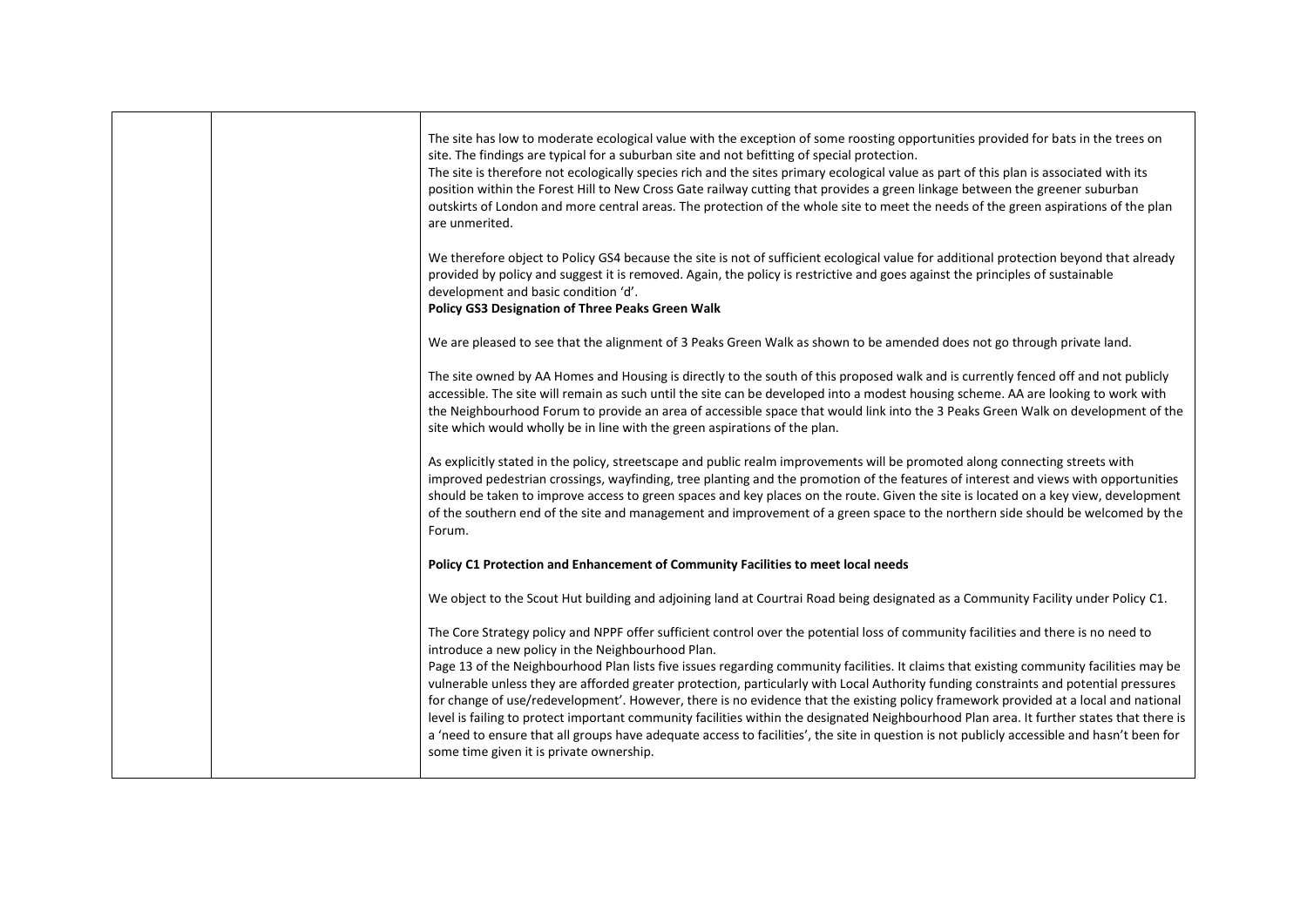|  | Policy C1 is worded poorly and will not be able to be used for sound, consistent land-use planning and therefore goes against              |
|--|--------------------------------------------------------------------------------------------------------------------------------------------|
|  | condition 'a'. Firstly, there is no indication as to how to test that 'the use no longer serves the needs of the community'. Secondly, it  |
|  | will be very different to test and assess whether there is 'adequate alternative provision' for certain community facilities, particularly |
|  | when the community facility in question is used was last used as a small denomination church rather than the wider general public.         |
|  |                                                                                                                                            |
|  | Policy C2 Redevelopment of Sites in Existing Community Use                                                                                 |
|  |                                                                                                                                            |
|  | Policy C2 sets out that redevelopment or intensification of sites in existing community use may be permitted subject to development        |
|  | proposals making appropriate on-site provision for community facilities and where this would be in compliance with other policies.         |
|  | The site in question at Courtrai Road is no longer in community use and has been vacant for some time.                                     |
|  | Policy C2 will unnecessarily hinder some development opportunities by requiring equivalent provision of community facilities either        |
|  | onsite or elsewhere even despite the fact some community facilities are no longer in use such as at Courtrai Road. The policy              |
|  | therefore goes against the principles of sustainable development and fails to meet basic condition 'd'. Page 4                             |
|  |                                                                                                                                            |
|  | Policies C1 and C2 are inconsistent with each other. For example, if the four criteria of C1 are complied with, there will be no reason    |
|  | for equivalent provision being provided either on-site or off-site as set out in C2.                                                       |
|  |                                                                                                                                            |
|  | Project 4 Protection and Enhancement of Forest Hill to New Cross Railway Cutting Corridor                                                  |
|  |                                                                                                                                            |
|  | This community aspiration seeks to increase the nature conservation and preservation of the Green Corridor and of the designated           |
|  | SINC either side of Eddystone Road bridge which will include measures to secure designation of part of the area as an additional Local     |
|  | Nature Reserve (albeit as noted above the Neighbourhood Plan cannot create a nature reserve itself).                                       |
|  |                                                                                                                                            |
|  | Natural England defines a Local Nature Reserve as a protected area of land designated because of its local special natural interest and    |
|  |                                                                                                                                            |
|  | where possible, educational and community value. Local Nature Reserves can help safeguard rare and also more common, locally               |
|  | valued species, habitats and geodiversity, and should be designated for areas of reasonable natural interest and of high value locally.    |
|  | On this basis, the site does not feature the criteria deemed necessary to be allocated as a Local Nature Reserve; the site does not        |
|  | demonstrate that it has a presence of ecological high value (except for common nesting birds).                                             |
|  |                                                                                                                                            |
|  | Overall, it presents low to moderate ecological value. Designation of the site as a Local Nature Reserve is therefore unmerited.           |
|  |                                                                                                                                            |
|  | It should be noted that the site is in private ownership. There is no lease or agreement in place that gives any other body control of     |
|  | the land. We object to this project on the basis that it incorrectly and unjustifiably proposes Local Nature Reserves. Moreover, there     |
|  | is no grounds for seeking statutory protection of the land owned by AA Homes and Housing.                                                  |
|  |                                                                                                                                            |
|  | AA Homes and Housing would be willing to work with the Neighbourhood Forum to develop part of the site for a green space                   |
|  | through contributions gained by a modest housing development on southern side of the site. This proposal would see a declining and         |
|  | disused site be improved and managed through high quality development and a dedicated green space linking with other aspirations           |
|  | such as the 3 peaks green walk.                                                                                                            |
|  |                                                                                                                                            |
|  |                                                                                                                                            |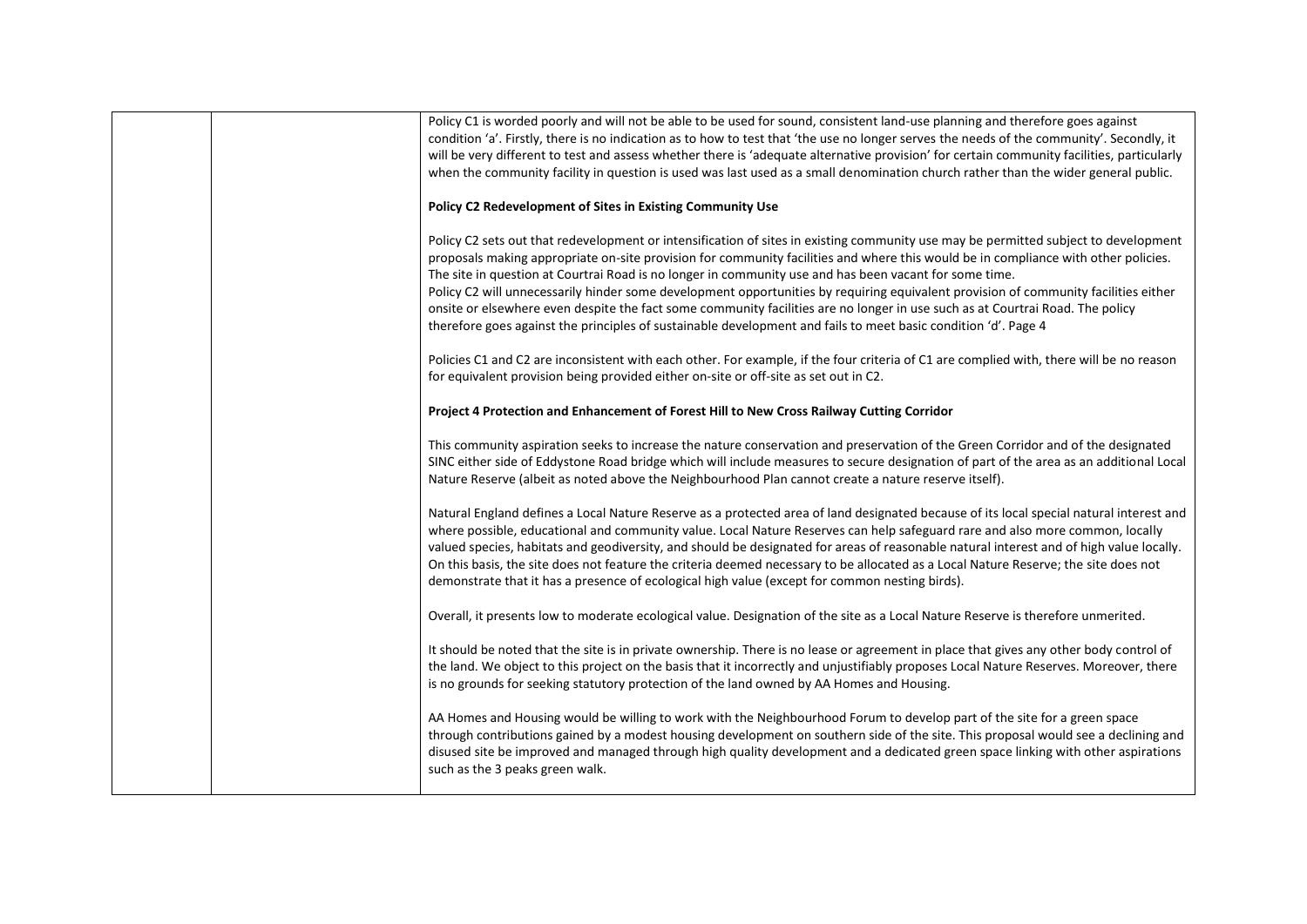|   |                                 | <b>CONCLUSION</b>                                                                                                                                                                                                                                                                                                                                                                                                                                                 |
|---|---------------------------------|-------------------------------------------------------------------------------------------------------------------------------------------------------------------------------------------------------------------------------------------------------------------------------------------------------------------------------------------------------------------------------------------------------------------------------------------------------------------|
|   |                                 |                                                                                                                                                                                                                                                                                                                                                                                                                                                                   |
|   |                                 | Overall, in summary we are of the view that the Neighbourhood Plan is not in conformity with the basic conditions, specifically in<br>regard to national policies and advice (basic condition 'a') and contribution to the achievement of sustainable development (basic<br>condition 'd').                                                                                                                                                                       |
|   |                                 | The Neighbourhood Plan needs to be amended to:<br>· Delete Policy GS4;                                                                                                                                                                                                                                                                                                                                                                                            |
|   |                                 | • Amend Policy C1 and C2 to remove any reference to the Scout Hut being designated as a community facility given it is vacant and<br>not accessible to the community;                                                                                                                                                                                                                                                                                             |
|   |                                 | . Amend Policy C1 and C2 so that they are consistent and so that their requirements are fair, reasonable and testable; and                                                                                                                                                                                                                                                                                                                                        |
|   |                                 | As such the plan as submitted should be revised and amended ahead of being considered by an examiner and proceed towards a<br>referendum. AA Homes and Housing are willing to work with the Forum to develop a plan that considers land owners and the<br>aspirations of their land whilst also considering benefits for the wider community.                                                                                                                     |
|   |                                 | We request these representations are taken into consideration and forwarded to the independent examiner. We also request that<br>we are notified regarding the decision on the proposed plan and                                                                                                                                                                                                                                                                  |
|   |                                 | We also request that we are notified regarding the decision on the proposed plan and<br>details of the Examination as we may wish to attend hearing sessions in support of the plan if required.                                                                                                                                                                                                                                                                  |
| 8 | <b>Blythe Hill Action Group</b> | Please find below the thoughts and responses to the Neighbourhood Plan. Having engaged on this with Kay Pallaris way back in 2016.<br>It seems staggering to me that our corner of the ward is almost entirely ignored. We have emailed, called, petitioned and pushed for<br>years and it is disheartening to say the least that the plethora of problems that this less affluent corner of the ward remain<br>unrecognised and unaddressed. This has to change. |
|   |                                 | <b>BLYTHE HILL SHOPPING PARADE:</b>                                                                                                                                                                                                                                                                                                                                                                                                                               |
|   |                                 | Unlike the commercial hubs in neighbouring Crofton Park, Brockley Rise and Honor Oak Park that have seen substantial investment,<br>the down-trodden Blythe Hill parade on Stanstead Road or "Stan's dead Road" as it's now known, has been overlooked for decades.<br>There is now a desperate need for improvements to the public realm and streetscape to include substantial planting, seating, lighting<br>and a sheltered/re-positioned bus stop.           |
|   |                                 | As a result of the lack of investment and the failure to tackle the toxic congestion going into Catford, the shopping parade's dowdy<br>demeanour has failed to entice any appealing shops and/or foster a balanced set of commercial outlets that is of use to<br>our community. The offer of 2 nail bars, 2 off-licences, 3 fried chicken shops, a second-hand fridge dealer and a funeral monuments                                                            |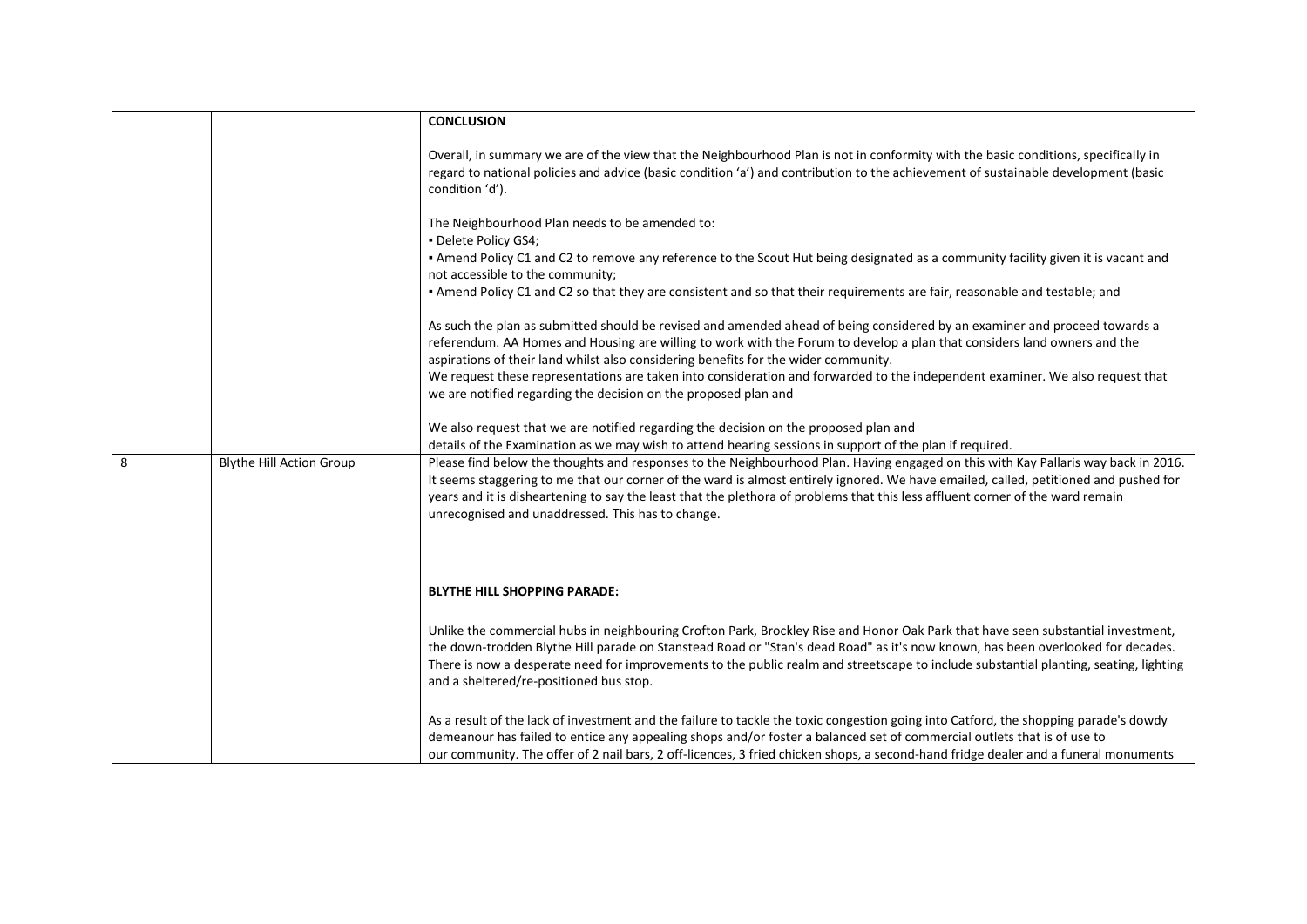| business does constitute a balanced neighbourhood retial offering to Shop Local. The fact that our parade is one of the few parades<br>in the ward/borough that aren't emblazoned with 'Shop Safe - Shop Local' bannersspeaks volumes.                                                                                                                                                                                                                                                                                                                                                                                                                                                                                                                                                                                                                                                                                                                                                                                                                                                                                          |
|---------------------------------------------------------------------------------------------------------------------------------------------------------------------------------------------------------------------------------------------------------------------------------------------------------------------------------------------------------------------------------------------------------------------------------------------------------------------------------------------------------------------------------------------------------------------------------------------------------------------------------------------------------------------------------------------------------------------------------------------------------------------------------------------------------------------------------------------------------------------------------------------------------------------------------------------------------------------------------------------------------------------------------------------------------------------------------------------------------------------------------|
| Apart from the Post Office, this stretch of Stanstead Road doesn't offer a single everyday amenity that the hundreds upon<br>hundreds of local residents and young families desperately need. As a result, even before the pandemic, this section of the A205 is a<br>windswept ghost town. This CANNOT be ignored any longer. Indeed, the outrage of the proposal to grant permission to a residential<br>developer to demolish the historic Victorian plant showroom at 294 Stanstead Road into a handful of flats has provoked local<br>residents to take a stand. Especially as, it's emerged that numerous viable retail proposals had been made about the property whilst<br>it was To Let/For Sale only to be ignored by the agents in pursuit of the developer's goal to convert the building to residential. Three<br>much-loved local businessses that had previously expressed interest in the site have widespread local support for their proposals to<br>turn it into a neighbourhood cafe/restaurant and coffee roastery that will preserve the commercial nature and architectural heritage<br>of the building. |
| https://www.change.org/p/save-this-historic-building-and-call-for-investment-in-our-local-parade                                                                                                                                                                                                                                                                                                                                                                                                                                                                                                                                                                                                                                                                                                                                                                                                                                                                                                                                                                                                                                |
| RAT-RUNNING AND TRAFFIC FLOW NORTH OF THE SOUTH CIRCULAR between Brockley Rise and Ravensbourne Park:                                                                                                                                                                                                                                                                                                                                                                                                                                                                                                                                                                                                                                                                                                                                                                                                                                                                                                                                                                                                                           |
| We believe firm and decisive action must be taken now to tackle this. Please find below an outline of suggestions and priorities                                                                                                                                                                                                                                                                                                                                                                                                                                                                                                                                                                                                                                                                                                                                                                                                                                                                                                                                                                                                |
| Ravensbourne Road has recently been partially repaved (despite numerous disabled residents and a care home further up the street<br>not benefitting from the first pavement upgrade in many decades and the fact the poor condition of the pavement is equally<br>hazardous all the way up to the junction with Blythe Hill/Sunnyside and beyond. This is an important thoroughfare as it's the<br>principal walking route to neighbouring streets and Blythe Hill Fields from the parade of shops and bus-stop on the South Circular.                                                                                                                                                                                                                                                                                                                                                                                                                                                                                                                                                                                          |
| Yellow lines should be added to the dangerously obstructed bends and three blind corners on Ravensbourne Road where it<br>meets Blythe Hill/Sunnyside and Montem Road.                                                                                                                                                                                                                                                                                                                                                                                                                                                                                                                                                                                                                                                                                                                                                                                                                                                                                                                                                          |
| A raised section should be installed near where Ravensbourne Road and Blythe Hill/Sunnyside meets to create a safe<br>crossing from the South Circular to/from Blythe Hill Fields  and/or other traffic-calming measures that are deemed<br>suitable.                                                                                                                                                                                                                                                                                                                                                                                                                                                                                                                                                                                                                                                                                                                                                                                                                                                                           |
| It is obvious that the lower section of Blythe Hill Lane is entirely unsafe for pedestrians and residents, as an incredibly<br>narrow two-way road cannot rely on a single narrow pavement. There is new housing on one side of the road that has no<br>pavement at all and the pavement on the other side of the road is rendered useless by the cars that park or mount the kerb<br>(to allow for passing traffic). As the most direct line of access from the South Circular up to Blythe Hill Fields (and notably<br>from family-friendly Blythe Hill Tavern and Moon Lane Ink children's bookshop). This road sees an incredible amount of<br>footfall, which includes a lot of young children and babies in buggies forced to walk in the middle of the road and take a<br>chance with the two-way traffic. It is incredible that this stretch of road has not already seen a string of accidents.                                                                                                                                                                                                                        |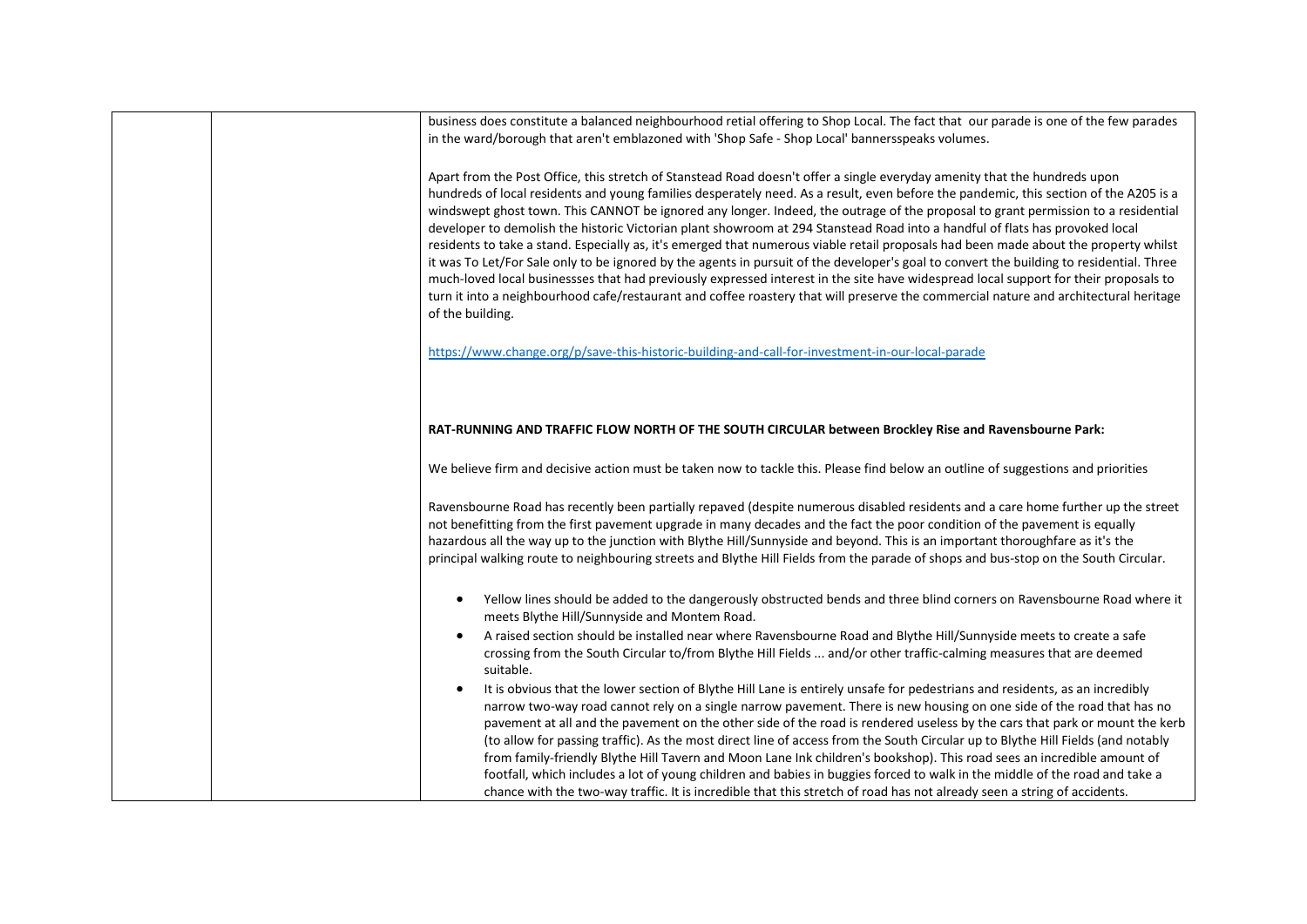|              |          | According to the owners of the car mechanics workshop, there have been several near-misses. It is our view that the lower<br>section of Blythe Hill Lane (from Blythe Hill/Sunnyside to Stanstead Road) should be pedestrianised.<br>A feasbility study to see if our neighbouring streets could be access-only. We willcontinue to see a preference for car use<br>$\bullet$<br>due to people's unease about COVID and public transport use. This October ULEZ comes into force. Ravensbourne Road will<br>be on the ULEZ boundary - meaning we are likely to see a further increase in traffic flow problems as cars that comply with<br>the regulations peel off onto Ravensbourne Road & neighbouring streets seeking alternate route to avoid this congested<br>stretch of the South-Circular. As such there has never been a better time for a unified, cross-departmental approach to<br>address the present/future traffic flow issues and promote safe walking/cycling in this neighbourhood.                                                                                                                                                                                                                                                                                                                                                                                                                                                                                                                                                                                       |
|--------------|----------|----------------------------------------------------------------------------------------------------------------------------------------------------------------------------------------------------------------------------------------------------------------------------------------------------------------------------------------------------------------------------------------------------------------------------------------------------------------------------------------------------------------------------------------------------------------------------------------------------------------------------------------------------------------------------------------------------------------------------------------------------------------------------------------------------------------------------------------------------------------------------------------------------------------------------------------------------------------------------------------------------------------------------------------------------------------------------------------------------------------------------------------------------------------------------------------------------------------------------------------------------------------------------------------------------------------------------------------------------------------------------------------------------------------------------------------------------------------------------------------------------------------------------------------------------------------------------------------------|
|              |          | finally                                                                                                                                                                                                                                                                                                                                                                                                                                                                                                                                                                                                                                                                                                                                                                                                                                                                                                                                                                                                                                                                                                                                                                                                                                                                                                                                                                                                                                                                                                                                                                                      |
|              |          | THIS TOXIC STRETCH OF THE SOUTH CIRCULAR:                                                                                                                                                                                                                                                                                                                                                                                                                                                                                                                                                                                                                                                                                                                                                                                                                                                                                                                                                                                                                                                                                                                                                                                                                                                                                                                                                                                                                                                                                                                                                    |
|              |          | The bumper-to-bumper traffic on this stretch of the Stanstead Road that trickles into Catford needs to be addressed. This<br>section of road is on the outer edge of three neighbouring ward/constituency boundaries and as a result it seems the<br>problems here haven't been tackled in a unified way for many years - the streetscape is thoroughly depressing - there's<br>zero greenery to mitigate against toxic fumes from the idle traffic, a poorly positioned bus stop without a shelter, bins<br>permanently strewn across the pavement and a mature tree that's died. This has been a bottleneck on the South Circular<br>for decades. Whether it is, as Simon Moss suggested, the awkward position of the bus-stop by the zebra-crossing, the lay-<br>out of the St. Dunstan's traffic island/bus stands or the phasing of the jumble of traffic lights outside St. Dunstans College<br>(17 sets of lights in a 20 metre radius). The problems with this stretch of the Stanstead Road/South-Circular and it's impact<br>on the neighbouring primary schools, families/residents and businesses needs an urgent and holistic approach if the three<br>neighbouring wards, neighbouring constituency MPs, Mayor of London/TfL and Lewisham Council are to continue to take<br>their noble campaign to combat toxic air seriously. That is why we are now teaming up with Choked<br>Up, https://twitter.com/ChokedUp_UK?ref_src=twsrc%5Egoogle%7Ctwcamp%5Eserp%7Ctwgr%5Eauthor and Climate<br>Action Lewisham https://climateactionlewisham.org/ to take this to the next stage. |
|              |          | We look forward to engaging with you constructively to put the Blythe Hill end of the ward at the centre of the revised<br>Neighbourhood Plan.                                                                                                                                                                                                                                                                                                                                                                                                                                                                                                                                                                                                                                                                                                                                                                                                                                                                                                                                                                                                                                                                                                                                                                                                                                                                                                                                                                                                                                               |
| $\mathbf{q}$ | Resident | Response to the Neighbourhood Plan                                                                                                                                                                                                                                                                                                                                                                                                                                                                                                                                                                                                                                                                                                                                                                                                                                                                                                                                                                                                                                                                                                                                                                                                                                                                                                                                                                                                                                                                                                                                                           |
|              |          | As a resident of Ravensbourne Road, I am writing to express my thoughts (alongside other responses from my neighbours) about the<br>plan. I have written regularly to many of your over the years to highlight many of the problems in this part of the ward. Local<br>democracy flourishes with dialogue, engagement and being heard - which are further challenges to the the more material issues we<br>face.                                                                                                                                                                                                                                                                                                                                                                                                                                                                                                                                                                                                                                                                                                                                                                                                                                                                                                                                                                                                                                                                                                                                                                             |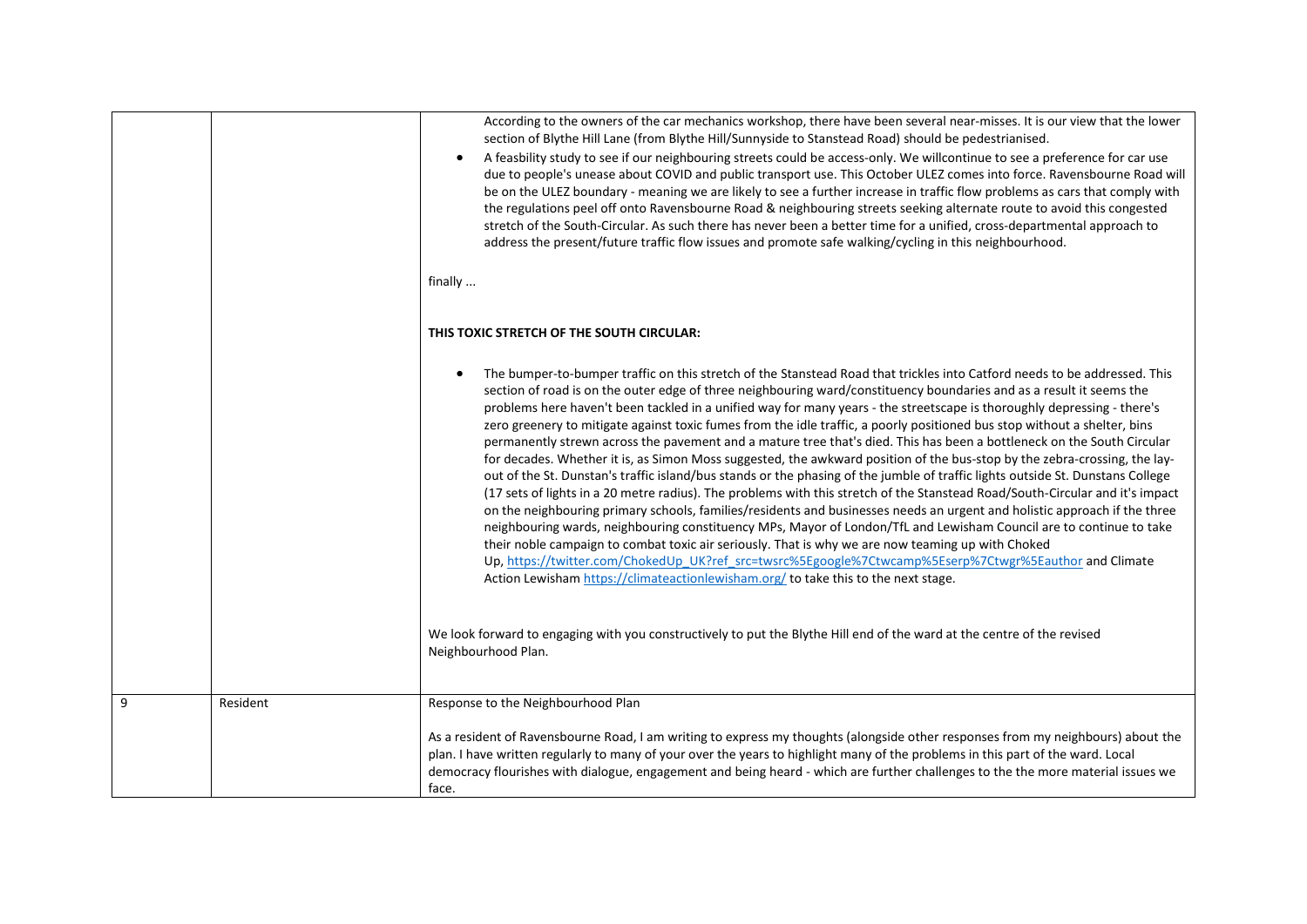|    |          | Our road has become a rat run, traffic and pollution hazard. Often cars are damaged by lorries using the road. The pollution is terrible<br>and there are many young families on the road. Walking to school and nursery is becoming more and more unpleasant, with both<br>noise and air pollution being a problem. More greenery would be a starting point for more holistic thinking about the traffic in the<br>area.<br>The repaving of the road, is only partial and the remaining pavement is in poor condition. Access and use of pushchairs is difficult on<br>the street. The street is used as a main access road to the park (Blythe Hill Fields) and would benefit from pavements being<br>improved.<br>Finally, the shopping parade. As a local resident I would love to see more investment in the parade. the addition of Moon Lane Books<br>to the Blythe Hill Tavern has been fantastic. Again, the pollution and traffic on the road here are a hinderance to the development of<br>a really superb family space where outdoor seating and planters could be added. There has recently been discussion about the<br>increasing about of planning being given, against locals wishes - for the LED advertising board and for more flats at 294 Stanstead<br>Road. Not only does this make us feel unvalued and apathetic about local democracy but also prevents the development of local<br>amenities, which we need and would use. |
|----|----------|--------------------------------------------------------------------------------------------------------------------------------------------------------------------------------------------------------------------------------------------------------------------------------------------------------------------------------------------------------------------------------------------------------------------------------------------------------------------------------------------------------------------------------------------------------------------------------------------------------------------------------------------------------------------------------------------------------------------------------------------------------------------------------------------------------------------------------------------------------------------------------------------------------------------------------------------------------------------------------------------------------------------------------------------------------------------------------------------------------------------------------------------------------------------------------------------------------------------------------------------------------------------------------------------------------------------------------------------------------------------------------------------------------------------------------------------------------|
| 10 | Resident | I am writing to stress our desire to be included rather than excluded from the local plan.<br>Please improve the parade of shops on Stanstead road that are home to the Blythe Hill Tavern and Moon Lane Books. This area is in<br>desperate need of investment and an injection of attention, TLC and funding<br>Please plant more trees and greenery on this parade and the surrounding area including Ravensbourne Road / Sunnyside.                                                                                                                                                                                                                                                                                                                                                                                                                                                                                                                                                                                                                                                                                                                                                                                                                                                                                                                                                                                                                |
|    |          | Please put in place much needed traffic calming measures / ban lorries with height and or weight restrictions on the rat run from<br>Catford Bridge Station via Montacute road, Polstesd Road, Ravensbourne Park Crescent and Ravensbourne Park to stop HGVs driving<br>through these incredibly tight streets and (more often than not) getting immobilised on the corner of Sunnyside Blythe Hill and<br>Ravensbourne Road. We tend to have an HGV stuck on this corner at least once a week and a car on the corner struck and damaged<br>at the same frequency. We have repeatedly written to councillors/tfl/MPs about this with no joy.                                                                                                                                                                                                                                                                                                                                                                                                                                                                                                                                                                                                                                                                                                                                                                                                          |
|    |          | Please put a plan and incentives in place to attract new, more diverse businesses to this parade. Do not exclude us from your plans.                                                                                                                                                                                                                                                                                                                                                                                                                                                                                                                                                                                                                                                                                                                                                                                                                                                                                                                                                                                                                                                                                                                                                                                                                                                                                                                   |
|    |          | Please consider this stretch for funding to spruce up shop fascias (as you plan to do on Brockley Rise)                                                                                                                                                                                                                                                                                                                                                                                                                                                                                                                                                                                                                                                                                                                                                                                                                                                                                                                                                                                                                                                                                                                                                                                                                                                                                                                                                |
|    |          | Please please please repave the rest of ravensbourne road as the repaying was cut short unnecessarily and has left elderly, disabled<br>and young children resident here with reckless paving to navigate outside their homes. Only last week I tripped over a paving slab on<br>Ravensbourne road with my 6 month old daughter strapped to my chest in the sling. She was forward facing and hit the pavement<br>with me on top of her. I had to take her to A&E for cuts and bruises to her face. This is a direct result of Lewisham short-sightedness                                                                                                                                                                                                                                                                                                                                                                                                                                                                                                                                                                                                                                                                                                                                                                                                                                                                                              |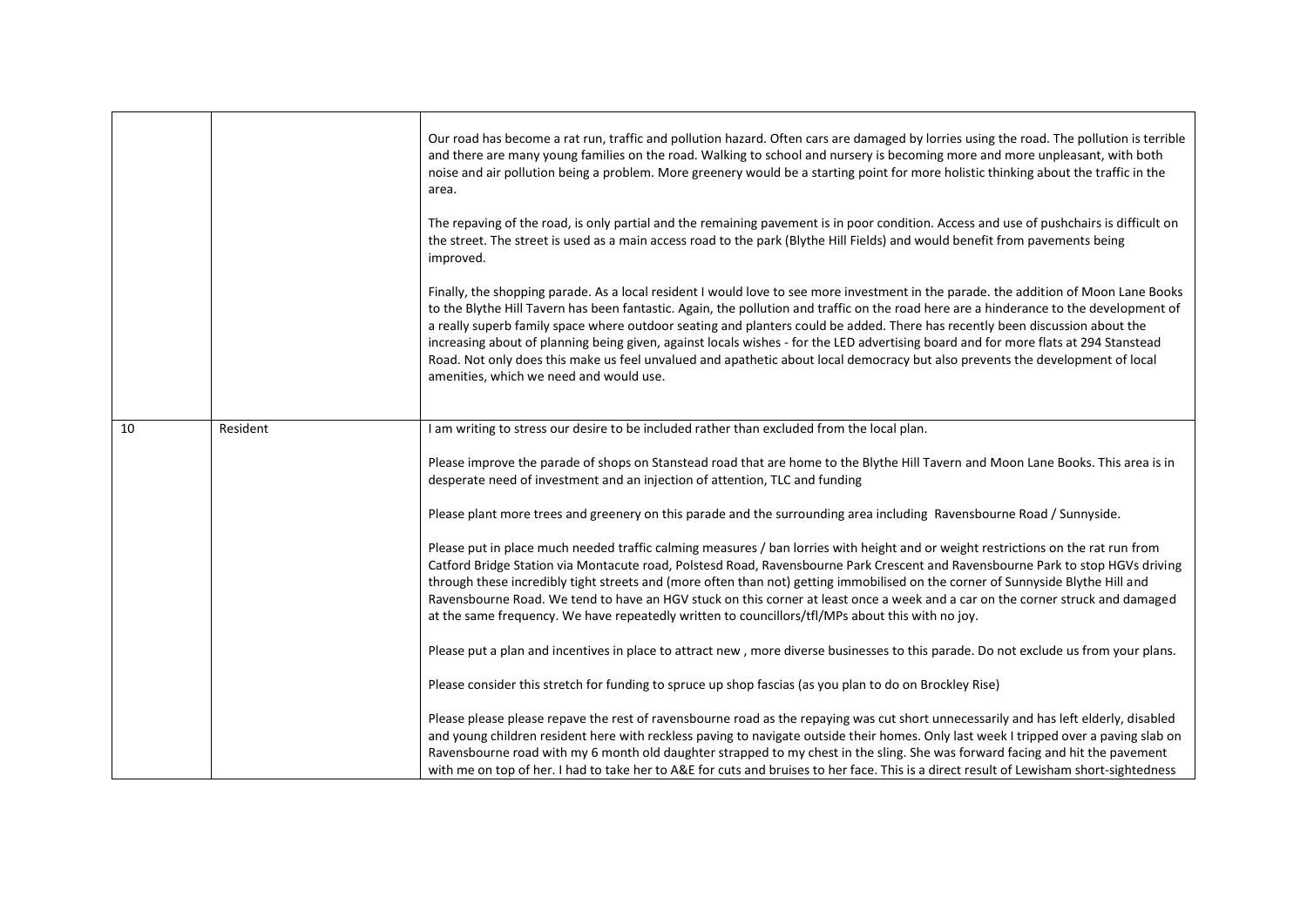|    |          | and cost cutting when repaving only the smallest of stretch of this road, despite it being a well used pedestrian thoroughfare to<br>Blythe Hill Fields that is very demonstrably in a state of disrepair.<br>The old book keepers here would make an excellent coffee shop servicing families of children at Rathfern and Kilmorie schools and<br>those visiting Moon Lane Books. We do not need to cram in any more resident to an area already saturated with HMOs and a dire<br>lack of amenities, facilities and parking for the existing residents as it is. This building should not be flats but should be of service to<br>the existing residents already in the area.<br>In summary, please please please do not leave our parade of shops and our streets neglected as you focus attentions on Brockley<br>Rise. |
|----|----------|-----------------------------------------------------------------------------------------------------------------------------------------------------------------------------------------------------------------------------------------------------------------------------------------------------------------------------------------------------------------------------------------------------------------------------------------------------------------------------------------------------------------------------------------------------------------------------------------------------------------------------------------------------------------------------------------------------------------------------------------------------------------------------------------------------------------------------|
| 11 | Resident | I write to echo concerns that the parade at 295-341 Stanstead Road has been excluded from the Corfton Park and Honor Oak<br>neighbourhood plan. While the nearby "Brockley Rise/Stanstead Road parades" are singled out as an area in need of regeneration<br>(NC3), almost nothing is offered for my local area, despite it being in far greater need of help.                                                                                                                                                                                                                                                                                                                                                                                                                                                             |
|    |          | This parade is run down and faces serious litter, pollution and traffic issues. Many families live in the area and there are three<br>popular primary schools nearby. They need your support.                                                                                                                                                                                                                                                                                                                                                                                                                                                                                                                                                                                                                               |
|    |          | <b>THE PROBLEMS:</b>                                                                                                                                                                                                                                                                                                                                                                                                                                                                                                                                                                                                                                                                                                                                                                                                        |
|    |          | 1. Local residents feel underserved by the shops, many of which stand empty. There are three chicken shops within a 250m stretch<br>whose customers generate a large amount of litter on local roads. There are too many off licences, a funeral monuments business<br>and a nail bar, yet nowhere to buy fresh groceries. Residents prefer to drive elsewhere to shop.                                                                                                                                                                                                                                                                                                                                                                                                                                                     |
|    |          | 2. There are serious litter issues. Bins get out of control and there is a history of flytipping on Stanstead and Ravensbourne Road.<br>The council does little despite repeated complaints                                                                                                                                                                                                                                                                                                                                                                                                                                                                                                                                                                                                                                 |
|    |          | 3. There is a lack of greenery on Stanstead Road and the streetscape needs upgrading to entice business/ lift the area's spirits.                                                                                                                                                                                                                                                                                                                                                                                                                                                                                                                                                                                                                                                                                           |
|    |          | 4. Local roads like mine are used as a cut through for traffic from the South Circular. It's dangerous and articulated lorries regularly<br>get stuck and damage cars. The council says it can't even afford to put up a sign banning lorries.                                                                                                                                                                                                                                                                                                                                                                                                                                                                                                                                                                              |
|    |          | 5. The South Circular creates a large amount of pollution                                                                                                                                                                                                                                                                                                                                                                                                                                                                                                                                                                                                                                                                                                                                                                   |
|    |          | <b>SOLUTIONS</b>                                                                                                                                                                                                                                                                                                                                                                                                                                                                                                                                                                                                                                                                                                                                                                                                            |
|    |          | 1. We need more incentives for people to open businesses in the retail units that stand empty on Stanstead Road. We also need<br>more direction from planning to ensure a more diverse range of shops that serve residents' needs. We really need a supermarket and<br>a decent cafe. No more chicken shops!                                                                                                                                                                                                                                                                                                                                                                                                                                                                                                                |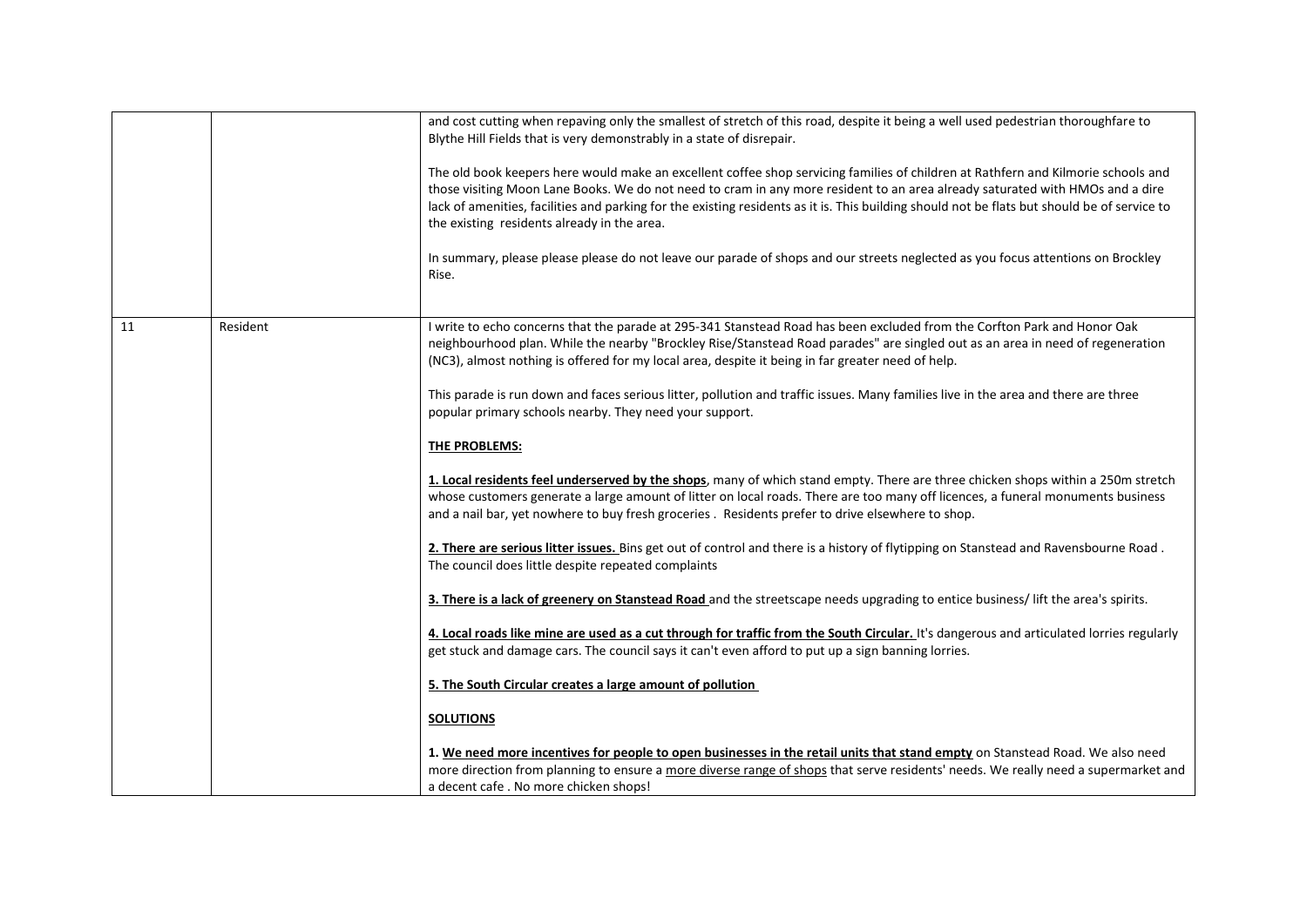|    |          | The former William Hill betting shop - one of the only retail units big enough to house a supermarket or cafe - is being turned into<br>flats despite three popular local businesses (a coffee business, sourdough pizza firm and coffee roasters) offering to take over the<br>ground floor. That makes no sense.                                                                                                                                                                                                                                                                                        |
|----|----------|-----------------------------------------------------------------------------------------------------------------------------------------------------------------------------------------------------------------------------------------------------------------------------------------------------------------------------------------------------------------------------------------------------------------------------------------------------------------------------------------------------------------------------------------------------------------------------------------------------------|
|    |          | 2. Engage more social enterprises. There is already a popular independent children's bookshop called Moon Lane Ink which is run as<br>a social enterprise. Could we ask the Ten Thousand Hands charity to open a site on Stanstead Road? It runs the popular cafe in<br>Ladywell fields,                                                                                                                                                                                                                                                                                                                  |
|    |          | 3. The council should spruce the up the parade to attract new businesses . We need more trees - how about some of the planters<br>you recently put on Brockley Road by Crofton Park station? We need better litter control and better shop fascias, which is what you<br>propose for the NC3 "local improvement area" nearby                                                                                                                                                                                                                                                                              |
|    |          | 4. We need better traffic calming measures on the South Circular and local roads. You should make Ravensbourne Road one way or<br>block it off at the South Circular end. We need signs on local roads banning lorries.                                                                                                                                                                                                                                                                                                                                                                                   |
|    |          | 5. Measures to tackle pollution . Again we need a concerted effort to plant more trees on Stanstead Road to combat pollution                                                                                                                                                                                                                                                                                                                                                                                                                                                                              |
|    |          | I have copied in the Blythe Hill Action Group, our residents' association, which is fighting to plant trees, calm traffic, and battle fly-<br>tipping and anti-social behaviour. However, our efforts will only go so far without council support.                                                                                                                                                                                                                                                                                                                                                        |
|    |          | Can the parade at 295-341 Stanstead Road please be included in the Draft Crofton Park and Honor Oak neighbourhood plan and<br>considered as part of the NC3 LIA? It is wrong to ignore it.                                                                                                                                                                                                                                                                                                                                                                                                                |
| 12 | Resident | I would like to contest and reject a proposal outlined in the HopCroft Neighbourhood Plan (attached), specifically point 5.5.3 Housing Site<br>Allocation (page 39) - SA1 Land at Whitbread Road (allocated for residential development)                                                                                                                                                                                                                                                                                                                                                                  |
|    |          | The proposed development would negatively impact me as an owner-resident of an adjoining property, it is likely to restrict the light that<br>reaches my property, it will limit access to my property, and would have an unacceptable impact on our amenities, parking and open public<br>spaces.                                                                                                                                                                                                                                                                                                        |
|    |          | The existing space could be much better used in a number of ways:<br>Electric vehicle charging points could be installed in the current parking lot to encourage residents to adopt electric vehicles,<br>1.<br>especially as most residents do not have a private parking space outside their property, and as the ULEZ is expanding to cover this<br>postcode.<br>2. The fenced green spaces could be turning into more open, communal green spaces to aid biodiversity in the area and provide a mini<br>park for the local community<br>Improved amenity (bin) storage units could be installed<br>3. |
|    |          | I hope you will listen to the protests of local residents and reject the proposed development.                                                                                                                                                                                                                                                                                                                                                                                                                                                                                                            |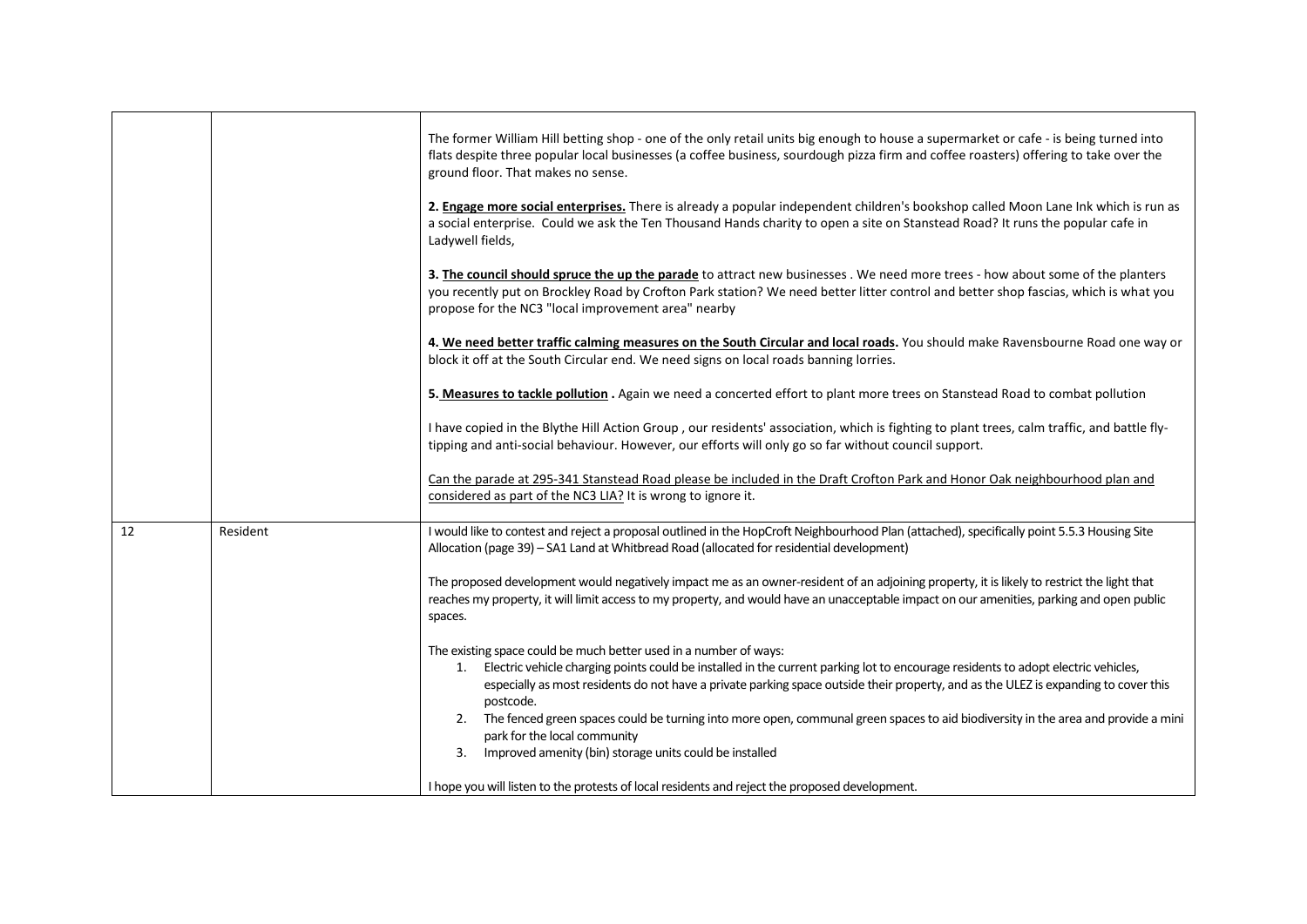| 13 | Resident | I would like to oppose a proposal outlined in the HopCroft Neighbourhood Plan, specifically point 5.5.3 Housing Site Allocation (page 39) - SA1<br>Land at Whitbread Road (allocated for residential development)                                                                                                                                                                                                                                                                                                                       |
|----|----------|-----------------------------------------------------------------------------------------------------------------------------------------------------------------------------------------------------------------------------------------------------------------------------------------------------------------------------------------------------------------------------------------------------------------------------------------------------------------------------------------------------------------------------------------|
|    |          | The proposed development would negatively impact me as an owner-resident of an adjoining property at 310 Brockley Road.                                                                                                                                                                                                                                                                                                                                                                                                                 |
|    |          | The new building is likely to restrict the light that reaches my property, and it will limit access to my property. This would also have an<br>unacceptable impact on our local amenities, parking and open public spaces as these are key parts of the infrastructure adjoining our property.                                                                                                                                                                                                                                          |
|    |          | The existing space could be much better used in a number of ways:                                                                                                                                                                                                                                                                                                                                                                                                                                                                       |
|    |          | Electric vehicle charging points could be installed in the current parking lot to encourage residents to adopt electric vehicles,<br>1.<br>especially as most residents do not have a private parking space outside their property, and as the ULEZ is expanding to cover this<br>postcode.<br>The fenced green spaces could be turning into more open, communal green spaces to aid biodiversity in the area and provide a mini<br>2.<br>park for the local community<br>Improved amenity (bin) storage units could be installed<br>3. |
|    |          | I hope you will listen to the protests of local residents and reject the proposed development.                                                                                                                                                                                                                                                                                                                                                                                                                                          |
| 14 | Resident | I live on Ravensbourne Road, at the southern end of the area covered by the plan, and was really disappointed to see that the                                                                                                                                                                                                                                                                                                                                                                                                           |
|    |          | proposed 'NC3' local improvement area will not cover the parade on Stanstead Road near where I live.<br>These shops, stretching from 295 to 341, are shabby, run down and in serious need of support. Yet they do not fall under the<br>scope of the new Catford town centre regeneration plan and are completely ignored in the Draft Crofton Park and Honor Oak<br>neighbourhood plan.                                                                                                                                                |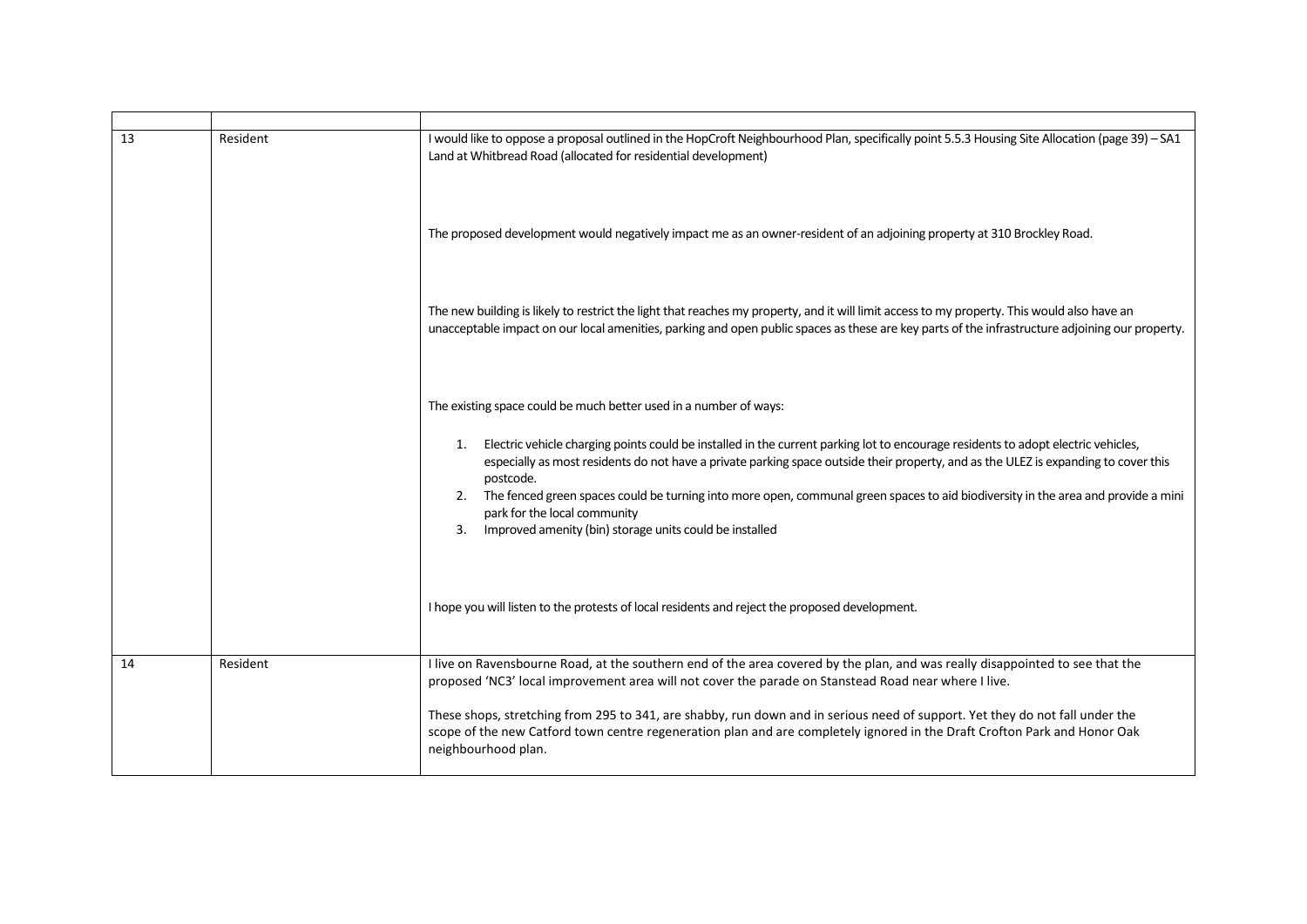|  | Local residents feel totally underserved by this parade, where many shops stand empty, a situation worsened by Covid. There are<br>three chicken shops within a 250m stretch, whose customers generate a large amount of litter and which pump out noxious smells<br>day and night.                                                                                                                                                                                                                                                                                                  |
|--|--------------------------------------------------------------------------------------------------------------------------------------------------------------------------------------------------------------------------------------------------------------------------------------------------------------------------------------------------------------------------------------------------------------------------------------------------------------------------------------------------------------------------------------------------------------------------------------|
|  | There are three off licences and two newsagents, yet nowhere to buy fresh food (unless you count the chicken shops and the run-<br>down builders' café).                                                                                                                                                                                                                                                                                                                                                                                                                             |
|  | Many of the shops get little trade because the demographics of the surrounding roads have changed and local residents prefer to<br>drive elsewhere to get what they need, such as the Sainsbury's hypermarket in Sydenham.                                                                                                                                                                                                                                                                                                                                                           |
|  | There are important exceptions which highlight what we need more of:                                                                                                                                                                                                                                                                                                                                                                                                                                                                                                                 |
|  | We have a colourful independent children's bookshop called Moon Lane Ink, which is loved by local parents and run as a social<br>enterprise. The Blythe Hill Tavern pub - which I am glad is recognised as an important community facility in your plan - is a gem.                                                                                                                                                                                                                                                                                                                  |
|  | Before Covid the Van Dough stone baked pizza van, run by a local resident, would pull up outside the pub from Thursday to Saturday<br>each week, offering locals really nice fresh food. I'm sure it will be back.                                                                                                                                                                                                                                                                                                                                                                   |
|  | There is also a useful Post Office, a dry cleaners and dentist's - but everything else feels unloved and uncared for.                                                                                                                                                                                                                                                                                                                                                                                                                                                                |
|  | In general we need four things in this part of Stanstead Road to make it better:                                                                                                                                                                                                                                                                                                                                                                                                                                                                                                     |
|  | 1. More incentives for people to open businesses in the units that stand empty and perhaps try out new ideas. What about some<br>social enterprises?                                                                                                                                                                                                                                                                                                                                                                                                                                 |
|  | 2. More direction from planning to ensure we get a more diverse range of shops. We could really use a local supermarket selling<br>fresh food such as Jay's Budgens in Crofton Park. There should be a more varied and healthy range of food outlets - no more fast food<br>shops please, they send the wrong message to kids. We need a decent cafe serving coffee, I guarantee there would be huge<br>demand. What about encouraging small businesses who need a shop front (a surveyor's or architect's) to open up - businesses that<br>will at least keep fascias looking nice. |
|  | 3. Help from the council to spruce the up the parade with more trees, better litter control (bins regularly overflow and look awful)<br>and better shop fascias, which is what you plan to do in the NC3 local improvement area nearby                                                                                                                                                                                                                                                                                                                                               |
|  | 4. Measures to tackle the heavy pollution and traffic of the South Circular, which add to the general sense of malaise and shabbiness<br>of the area and which impact the many children who live locally                                                                                                                                                                                                                                                                                                                                                                             |
|  | This area of Forest Hill/ Catford is socially diverse, with people who have lived here for decades rubbing shoulders with upwardly<br>mobile young families who are increasingly moving into the homes on both sides of the South Circular. It continues the trend seen<br>across Forest Hill and Honor Oak.                                                                                                                                                                                                                                                                         |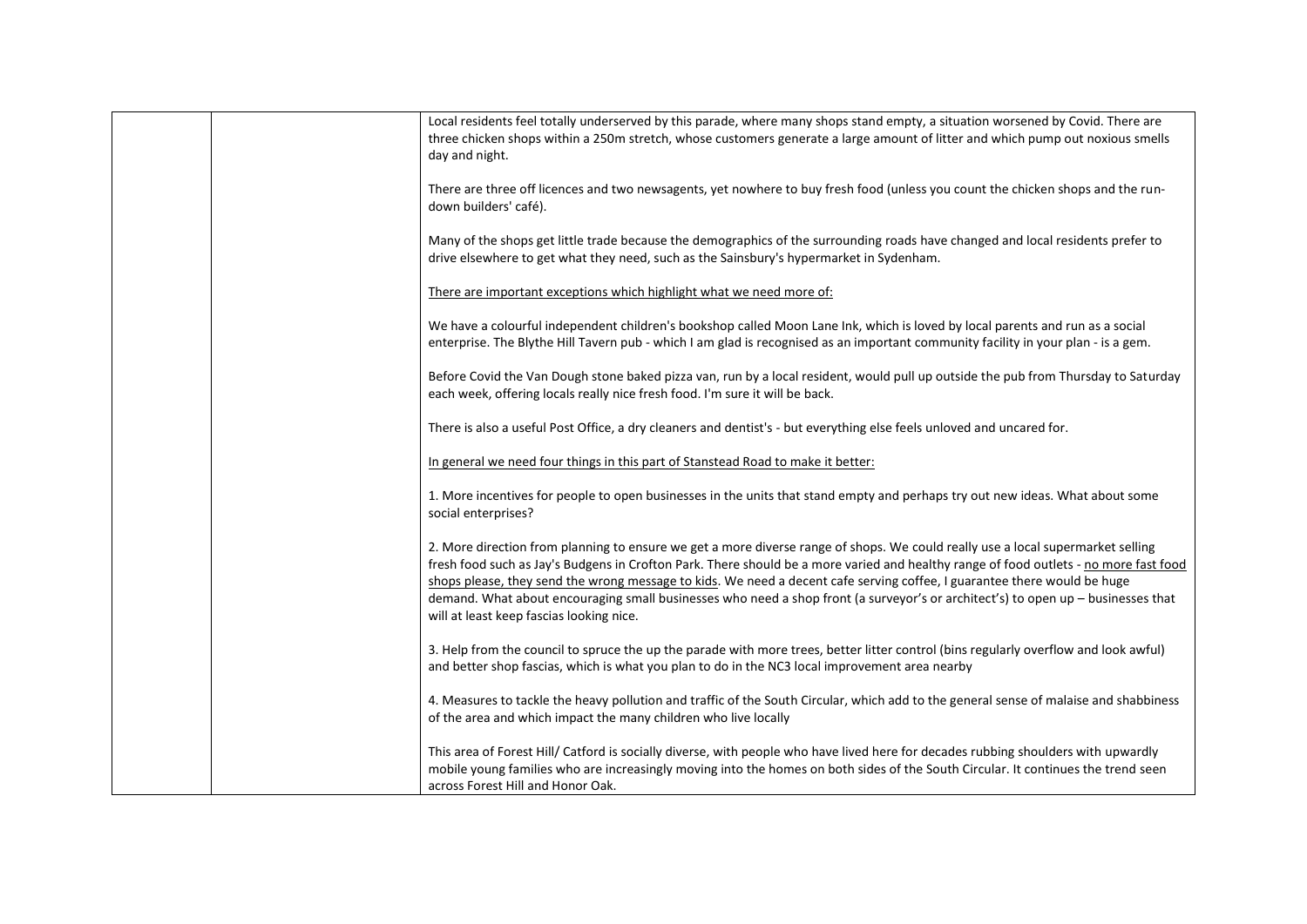|    |                                                 | There are two outstanding schools nearby, Rathfern and Kilmorie, and some lovely roads and parks. There is a community<br>atmosphere. But if you want local amenities you have to walk or drive 10-15 minutes to Honor Oak, Catford town centre or Forest<br>Hill. There is almost nothing nearby.<br>I have copied in the Blythe Hill Action Group, a residents association I am a member of, which is trying to improve the area by<br>fundraising to plant more trees, fighting for traffic calming measures, and battling fly-tipping and anti-social behaviour.<br>Almost anyone you talk to will tell you that the parade at 295-341 Stanstead Road needs help. 20 to 30 years ago there was a baker's,<br>a framing shop, a butcher's. Today, despite the growing interest in Blythe Hill Fields as an up-and-coming part of Lewisham, it is a rag<br>bag of failing shops, not the vibrant community high street it should be. |
|----|-------------------------------------------------|----------------------------------------------------------------------------------------------------------------------------------------------------------------------------------------------------------------------------------------------------------------------------------------------------------------------------------------------------------------------------------------------------------------------------------------------------------------------------------------------------------------------------------------------------------------------------------------------------------------------------------------------------------------------------------------------------------------------------------------------------------------------------------------------------------------------------------------------------------------------------------------------------------------------------------------|
|    |                                                 | More worryingly, the parade seems to be on no one's radar at the council. Can this stretch of Stanstead Road please be included in<br>the Draft Crofton Park and Honor Oak neighbourhood plan and considered as part of the NC3 local improvement area? It makes no<br>sense to ignore it.                                                                                                                                                                                                                                                                                                                                                                                                                                                                                                                                                                                                                                             |
|    |                                                 | Could you also advise how we might go about changing this neighbourhood ourselves? How can we promote this parade to young<br>businesses/ social enterprises looking to try out new ideas? How can we tackle issues like pollution and a lack of trees?                                                                                                                                                                                                                                                                                                                                                                                                                                                                                                                                                                                                                                                                                |
| 15 | Blythe Hill Action group (second<br>submission) | Please can you include the parade fo shops on Stanstead Road between Ravensbourne Road and Montem Road as a Local<br>Improvemnt Area.                                                                                                                                                                                                                                                                                                                                                                                                                                                                                                                                                                                                                                                                                                                                                                                                  |
|    |                                                 | Moon Lane Books has injected some much needed community into the site and with encouragement empty units like the old<br>bookmakers and unit next to the chicken shop could be encouraged into useful social, family and community spaces like a much<br>needed child friendly healthy cafe.                                                                                                                                                                                                                                                                                                                                                                                                                                                                                                                                                                                                                                           |
|    |                                                 | We also desperately need traffic calming measures on Ravensbourne Road / Sunnyside. Please see below notes from the Blythe Hill<br><b>Action Group:</b>                                                                                                                                                                                                                                                                                                                                                                                                                                                                                                                                                                                                                                                                                                                                                                                |
|    |                                                 | Dear All,                                                                                                                                                                                                                                                                                                                                                                                                                                                                                                                                                                                                                                                                                                                                                                                                                                                                                                                              |
|    |                                                 | I hope this email finds you all well. I'm writing in my capacity as Co-Chair of The Blythe Hill Action Group and have addressed this<br>email to you all as our previous efforts to engage and highlight the issues haven't resulted in any meaningful action.                                                                                                                                                                                                                                                                                                                                                                                                                                                                                                                                                                                                                                                                         |
|    |                                                 | In short, the flow of traffic in our area is dangerous, the traffic-calming measures are inadequate and the impact of the constant<br>congestion on this stretch of the South Circular is extremely detrimental to health and well-being. Whilst we're grateful for the help<br>and support that we've garnered from a number of sources - including but not limited to Simon Moss, Vicky Foxcroft, Jonathan Fish,<br>Cllr Louise Krupski, James Taylor at Sustrans, Cllr Sophie Davis, Alexandra Crush and Team Catford, meaningful action has yet to be<br>taken and we're at a loss what to do next.                                                                                                                                                                                                                                                                                                                                |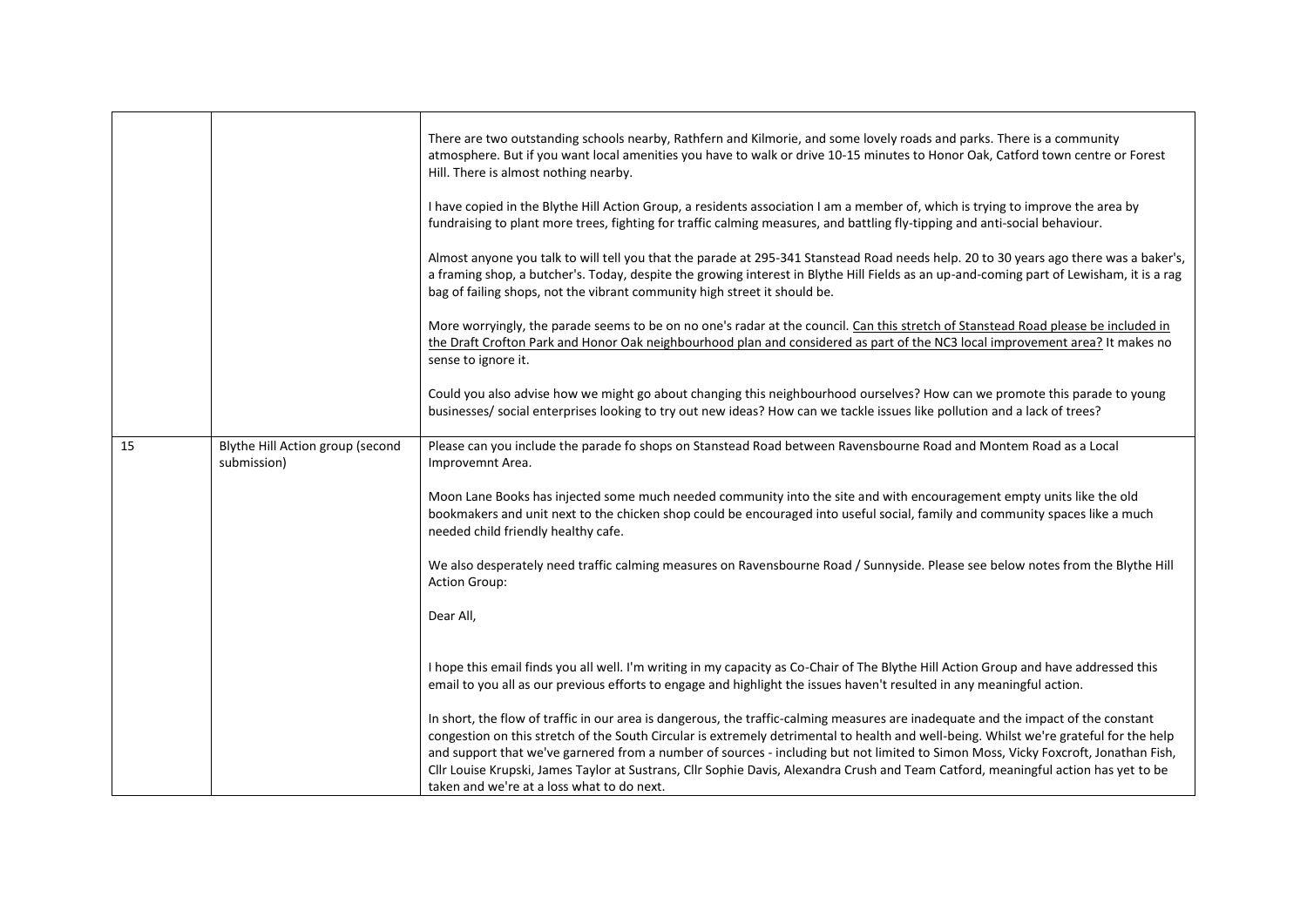|  | TO SUMMARISE THE ISSUES:<br>Ravensbourne Road, Blythe Hill/Sunnyside and Blythe Hill Lane are extremely narrow, congested and receive a torrent of traffic from<br>cut-throughs.<br>All these tiny roads are subject to two-way traffic, despite bumper to bumper/corner-to corner parking on both sides of the road.<br>The worst part of the affected area is home to six blind corners.<br>In total, this 40 metre stretch has three dangerous T-junctions (one with Ravensbourne Road and one-way Montem Road, one with<br>Bankhurst Road and Blythe Hill/Sunnyside and a third where Ravensbourne Road and Blythe Hill/Sunnyside meet. Notwithstanding,<br>the hazardous 4-way crossroads with the incredibly narrow Blythe Hill Lane).<br>The worst pinch point is Ravensbourne Road and Blythe Hill/Sunnyside - an incredibly busy rat-run with speeding cars mounting blind<br>corners and insufficient traffic-calming measures.<br>This route is subject to constant sat-nav shortcuts and as a result we have all too frequent problems with HGVs stuck on this corner<br>and heavy flows of traffic flying around narrow, blind, densely-packed roads with heavy footfall - this is the main access route to<br>Blythe Hill Fields from the South Circular on foot.<br>The depressing/toxic nature of this consistently congested stretch of the South Circular into Catford due to a series of issues<br>identified by Simon Moss and Louise Krupski on their site visits. |
|--|-----------------------------------------------------------------------------------------------------------------------------------------------------------------------------------------------------------------------------------------------------------------------------------------------------------------------------------------------------------------------------------------------------------------------------------------------------------------------------------------------------------------------------------------------------------------------------------------------------------------------------------------------------------------------------------------------------------------------------------------------------------------------------------------------------------------------------------------------------------------------------------------------------------------------------------------------------------------------------------------------------------------------------------------------------------------------------------------------------------------------------------------------------------------------------------------------------------------------------------------------------------------------------------------------------------------------------------------------------------------------------------------------------------------------------------------------------------------------------------------|
|  | <b>EVIDENCE:</b>                                                                                                                                                                                                                                                                                                                                                                                                                                                                                                                                                                                                                                                                                                                                                                                                                                                                                                                                                                                                                                                                                                                                                                                                                                                                                                                                                                                                                                                                        |
|  | https://urldefense.com/v3/ https://www.dropbox.com/sh/4b0xerfwfve4u0u/AAD4yL1nlYLNSbxLvletvYqMa?dl=0 ;!!CVb4j 0G!Ep<br>DwL9hGMYTPi EchUW5NOeBX5LK9Bn-r4nf49 zNJxZ7vURb-GO9-dbUOCT00JPd7zLXPjUGMcP\$                                                                                                                                                                                                                                                                                                                                                                                                                                                                                                                                                                                                                                                                                                                                                                                                                                                                                                                                                                                                                                                                                                                                                                                                                                                                                     |
|  | https://urldefense.com/v3/ https://www.dropbox.com/sh/qe45ciuomg8zhtn/AADlvhxDL2iNPFNpEO5aj4IDa?dl=0 ;!!CVb4j 0G!E<br>pDwL9hGMYTPi EchUW5NOeBX5LK9Bn-r4nf49 zNJxZ7vURb-GO9-dbUOCT00JPd7zLXKKBE1Z6\$                                                                                                                                                                                                                                                                                                                                                                                                                                                                                                                                                                                                                                                                                                                                                                                                                                                                                                                                                                                                                                                                                                                                                                                                                                                                                     |
|  | https://urldefense.com/v3/ https://www.dropbox.com/sh/kipvx5k5g95a4xx/AAA3X 10INjzdP92qFQ0u5v1a?dl=0 ;!!CVb4j 0G!Ep<br>DwL9hGMYTPi EchUW5NOeBX5LK9Bn-r4nf49 zNJxZ7vURb-GO9-dbUOCT00JPd7zLXGRYuqS6\$                                                                                                                                                                                                                                                                                                                                                                                                                                                                                                                                                                                                                                                                                                                                                                                                                                                                                                                                                                                                                                                                                                                                                                                                                                                                                     |
|  | PLEASE SEE THIS DROPBOX LINK FOR:<br>PHOTOS AND VIDEOS OF THE DANGEROUS BLIND CORNERS, INSUFFICENT TRAFFIC CALMING, PERMANENT CONGESTION, LACK OF<br>MITIGATING GREENERY AND EXAMPLES OF CAR DAMAGE.<br>OUR CORRESPONDENCE TO DATE WITH SOME OF THOSE CC'D ABOVE FINDINGS AND RECOMMENDATIONS FROM (FORMER) SERVICE<br>GROUP MANAGER FOR HIGHWAYS AND TRANSPORT, SIMON MOSS - FOLLOWING A SITE VISIT IN MAY 2019.<br>THE RESPONSE & RECOMMENDATIONS OF JAMES TAYLOR AT SUSTRANS                                                                                                                                                                                                                                                                                                                                                                                                                                                                                                                                                                                                                                                                                                                                                                                                                                                                                                                                                                                                         |
|  | SOLUTIONS:                                                                                                                                                                                                                                                                                                                                                                                                                                                                                                                                                                                                                                                                                                                                                                                                                                                                                                                                                                                                                                                                                                                                                                                                                                                                                                                                                                                                                                                                              |
|  | We believe firm and decisive action must be taken now. Please find below an outline of suggestions and priorities as discussed with<br>various parties cc'd above.                                                                                                                                                                                                                                                                                                                                                                                                                                                                                                                                                                                                                                                                                                                                                                                                                                                                                                                                                                                                                                                                                                                                                                                                                                                                                                                      |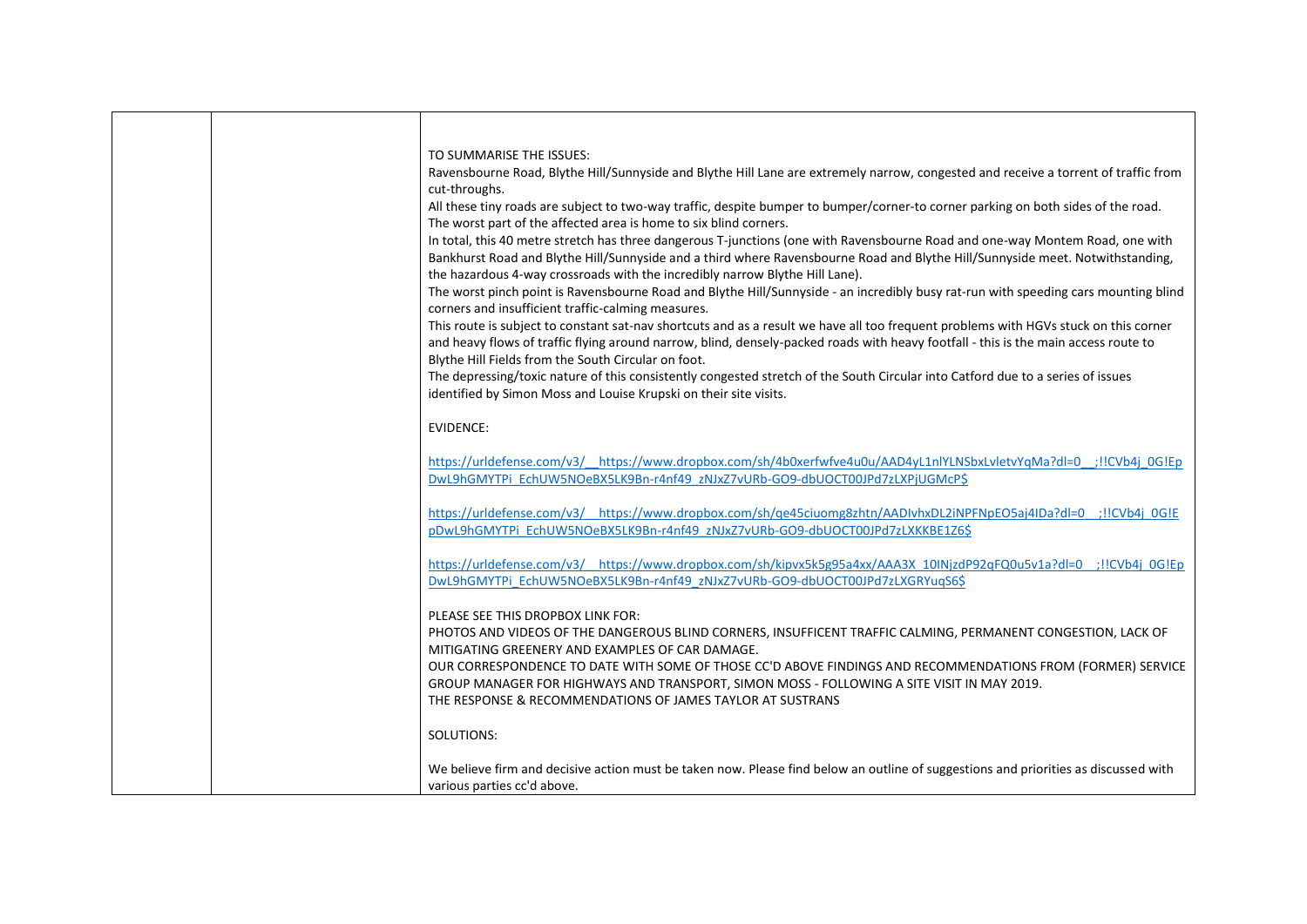|  | Ravensbourne Road has recently been partially repaved (despite numerous disabled residents and a care home further up the street<br>not benefitting from the first pavement upgrade in many decades and the fact the poor condition of the pavement is equally<br>hazardous all the way up to the junction with Blythe Hill/Sunnyside and beyond. As aforementioned this is an important<br>thoroughfare as it's the principal walking route to neighbouring streets and Blythe Hill Fields from the parade of shops and bus-stop<br>on the South Circular. Now the partial repaving work is complete, we were informed by Tony Ajala on Wednesday that the long-<br>awaited resurfacing of the carriageway will commence in mid-September. Therefore we would request that these first four key<br>priorities are carried out in conjunction with the upcoming works as a matter of urgency                                                                                                                                                                                                                                                   |
|--|------------------------------------------------------------------------------------------------------------------------------------------------------------------------------------------------------------------------------------------------------------------------------------------------------------------------------------------------------------------------------------------------------------------------------------------------------------------------------------------------------------------------------------------------------------------------------------------------------------------------------------------------------------------------------------------------------------------------------------------------------------------------------------------------------------------------------------------------------------------------------------------------------------------------------------------------------------------------------------------------------------------------------------------------------------------------------------------------------------------------------------------------|
|  | Immediate priorities:                                                                                                                                                                                                                                                                                                                                                                                                                                                                                                                                                                                                                                                                                                                                                                                                                                                                                                                                                                                                                                                                                                                          |
|  | Adding a greater number of steeper speed humps to prevent the extremely hazardous speeding down the hill on Ravensbourne<br>Road.                                                                                                                                                                                                                                                                                                                                                                                                                                                                                                                                                                                                                                                                                                                                                                                                                                                                                                                                                                                                              |
|  | Yellow lines added to the dangerously obstructed bend and three blind corners on Ravensbourne Road where it meets Blyth<br>Hill/Sunnyside and Montem Road.<br>The repainting of no-parking lines outside every driveway to facilitate passing points on this very busy two-way road.<br>A raised section installed near where Ravensbourne Road and Blythe Hill/Sunnyside meets to create a safe crossing from the South                                                                                                                                                                                                                                                                                                                                                                                                                                                                                                                                                                                                                                                                                                                       |
|  | Circular to/from Blythe Hill Fields  and/or other traffic-calming measures that are deemed suitable.                                                                                                                                                                                                                                                                                                                                                                                                                                                                                                                                                                                                                                                                                                                                                                                                                                                                                                                                                                                                                                           |
|  | Further priorities:                                                                                                                                                                                                                                                                                                                                                                                                                                                                                                                                                                                                                                                                                                                                                                                                                                                                                                                                                                                                                                                                                                                            |
|  | We also urgently need a series of height/weight restrictions to prevent countless HGVS from taking this route from Ravensbourne<br>Park ie Ladywell/Catford (coming from the east) and from Brockley Rise (to the west) as a well-established South-Circular shortcut<br>(Please see Pinch Points and Traffic Flow in 'PHOTOGRAPHS') We have HGVS stuck on the Ravensbourne Road and Blythe<br>Hill/Sunnyside junction at least once a week. This usually involves residents coming out onto the streets, trying to coordinate car-<br>owners to relocate their cars to help HGVS reverse and complete the turn around the corner. At least once per month a car is<br>irrevocably damaged by an HGV that has no choice but to keep attempting the turn, as there's no route back. PLEASE SEE THE<br>DROPBOX VIDEOS FOR EVIDENCE OF THIS.                                                                                                                                                                                                                                                                                                      |
|  | It is obvious that the lower section of Blythe Hill Lane is entirely unsafe for pedestrians and residents, as an incredibly narrow two-<br>way road cannot rely on a single narrow pavement. There is new housing on one side of the road that has no pavement at all and the<br>pavement on the other side of the road is rendered useless by the cars that park or mount the kerb (to allow for passing traffic). As<br>the most direct line of access from the South Circular up to Blythe Hill Fields (and notably from family-friendly Blythe Hill Tavern and<br>Moon Lane Ink children's bookshop). This road sees an incredible amount of footfall, which includes a lot of young children and<br>babies in buggies forced to walk in the middle of the road and take a chance with the two-way traffic. It is incredible that this stretch<br>of road has not already seen a string of accidents. According to the owners of the car mechanics workshop, there have been several<br>near-misses. It is our view that the lower section of Blythe Hill Lane (from Blythe Hill/Sunnyside to Stanstead Road) should be<br>pedestrianised. |
|  |                                                                                                                                                                                                                                                                                                                                                                                                                                                                                                                                                                                                                                                                                                                                                                                                                                                                                                                                                                                                                                                                                                                                                |